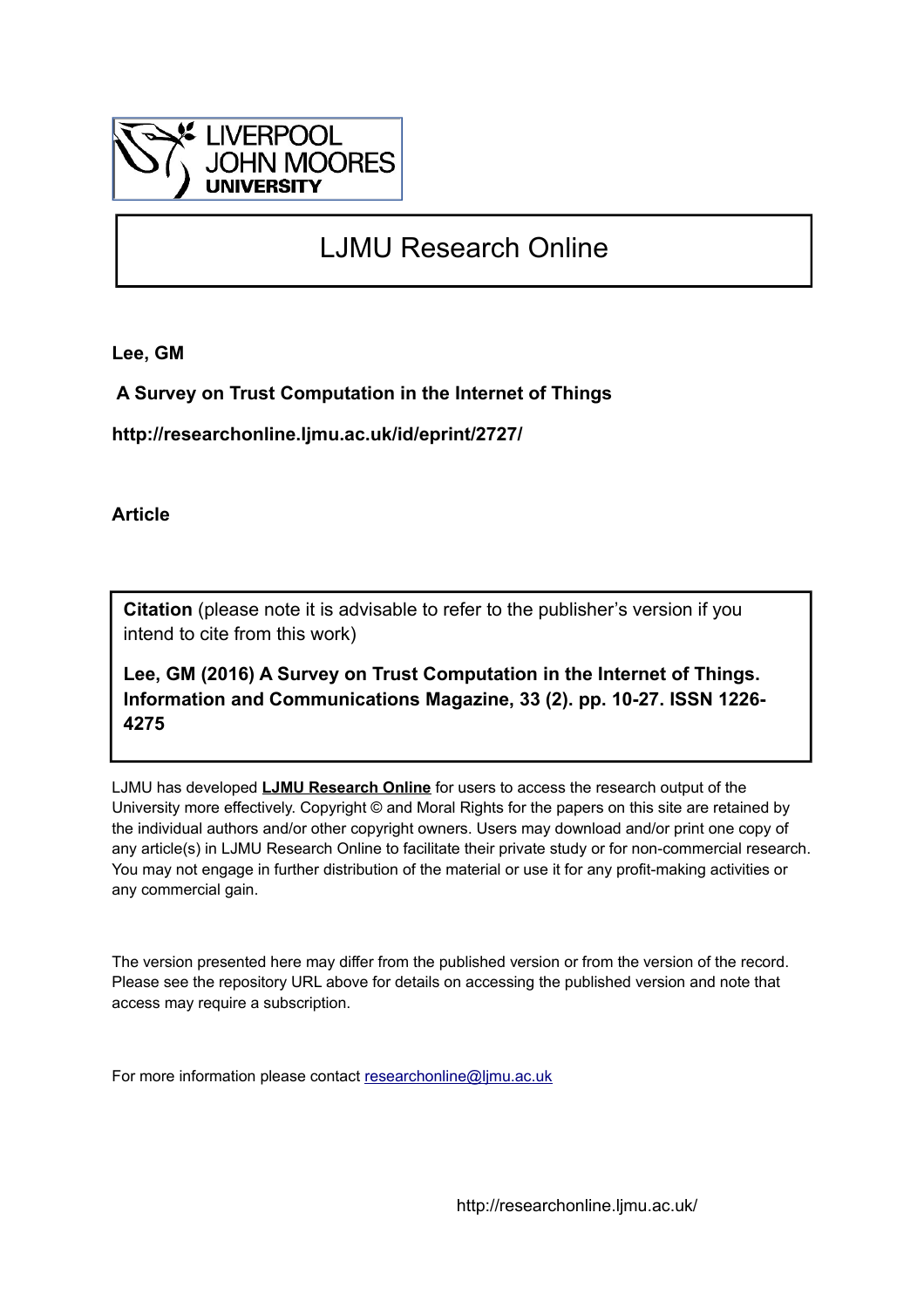## A Survey on Trust Computation in the Internet of Things

Nguyen B. Truong Liverpool John Moores University United Kingdom [n.b.truong@2015.ljmu](mailto:n.b.truong@2015.ljmu.ac.uk) [.ac.uk](mailto:n.b.truong@2015.ljmu.ac.uk)

Upul Jayasinghe Liverpool John Moores University United Kingdom [u.u.jayasinghe@2015.l](mailto:u.u.jayasinghe@2015.ljmu.ac.uk) [jmu.ac.uk](mailto:u.u.jayasinghe@2015.ljmu.ac.uk)

#### Abstract

Internet of Things defines a large number of diverse entities and services which interconnect with each other and individually or cooperatively operate depending on context, conditions and environments, produce a huge personal and sensitive data. In this scenario, the satisfaction of privacy, security and trust plays a critical role in the success of the Internet of Things. Trust here can be considered as a key property to establish trustworthy and seamless connectivity among entities and to guarantee secure services and applications. The aim of this study is to provide a survey on various trust computation strategies and identify future trends in the field. We discuss trust computation methods under several aspects and provide comparison of the approaches based on trust features, performance, advantages, weaknesses and limitations of each strategy. Finally the research discuss on the gap of the trust literature and raise some research directions in trust computation in the Internet of Things.

#### I. Introduction

With recent advanced technologies toward a hyper-connected society from the increasing digital interconnection of humans and objects, big data processing and analyzing, the Internet of Things (IoT)-related applications and services are playing more and more significant role in the convenience of human daily life. However various problems occurred due to the lack of trust which will hinder the development of IoT. To cope with a large number of complex IoT applications and services, it is needed to create a trusted and secured environment in

Tai-Won Um Electronics and Telecommunications Research Institute Korea [twum@etri.re.kr](mailto:twum@etri.re.kr)

Gyu Myoung Lee Liverpool John Moores University United Kingdom [g.m.lee@ljmu.ac.uk](mailto:g.m.lee@ljmu.ac.uk)

order for sharing information, creating knowledge and conducting transactions.

Trust concept is an abstract notion with different meanings depending on both participators and scenarios; and influenced by both measurable and non-measurable factors. There are various kinds of trust definitions leading to difficulties in establishing a common, general notation that holds, regardless of personal dispositions or differing situations. Generally, trust is considered as a computational value depicted by a relationship between trustor and trustee, described in a specific context and measured by trust metrics and evaluated by a mechanism. Previous research has shown that trust is the interplay among human, social sciences and computer science, affected by several subjective factors such as social status and physical properties; and objective factors such as competence and reputation [1]. The competence is measurement of abilities of the trustee to perform a given task which is derived from trustee's diplomas, certifications and experience. Reputation is formed by the opinion of other entities, deriving from third parties' opinions of previous interactions with the trustee. Trust revolves around 'assurance' and confidence that people, data, entities, information or processes will function or behave in expected ways. At the deeper level, trust is regarded as a consequence of progress towards security or privacy objectives.

Till now, most research on trust have focused on trust computation models and trust management systems for solving related-security issues such as Access Control in decentralized systems [4],[5], Identity Management [6],[7] and Public Key Certification [8],[9]. In these research works, some network environments are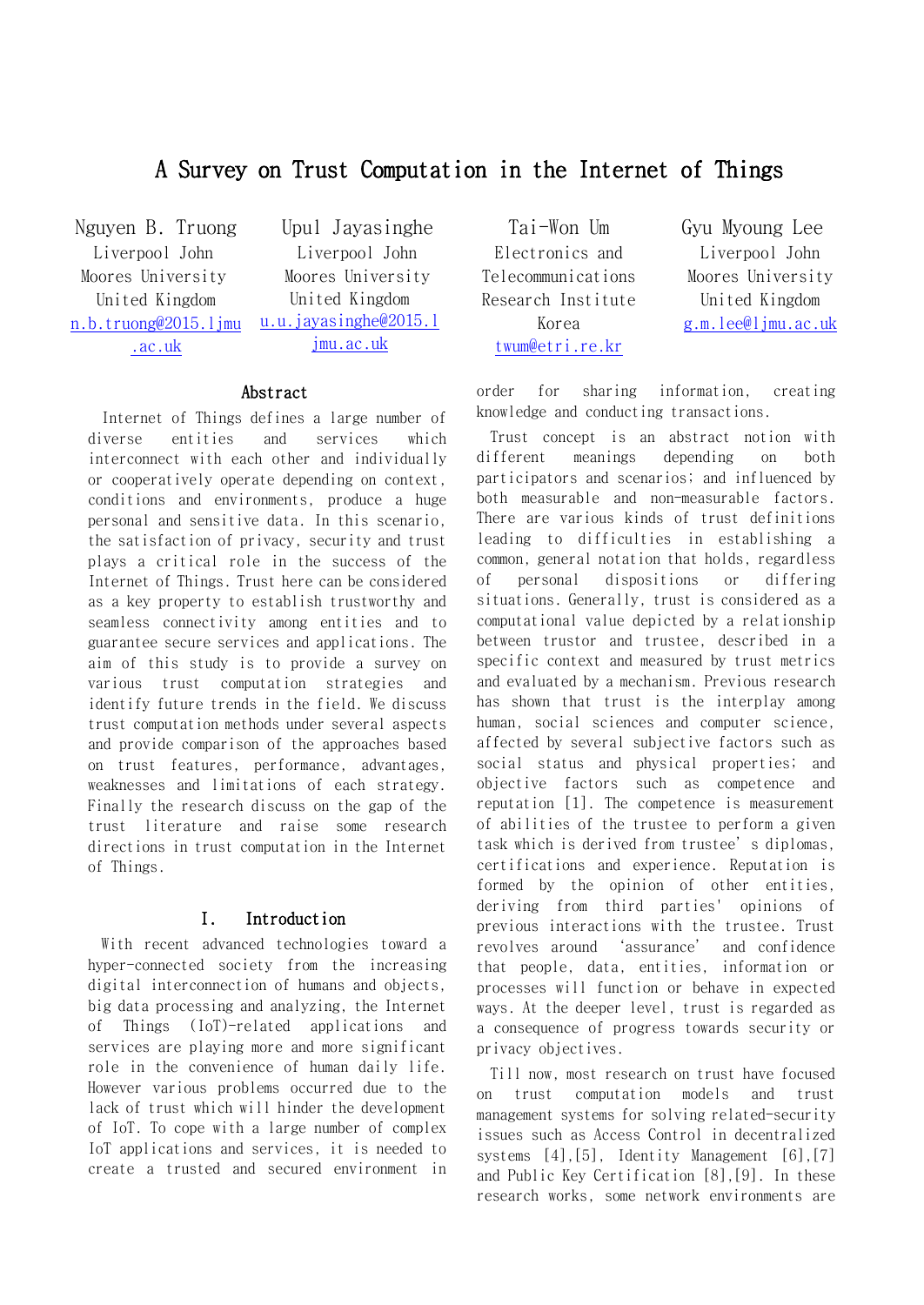considered such as sensor networks, peer-topeer networks, ad-hoc network, social networks and IoT. However, there are limited works on trust computation in the IoT environments; and most of them are related to security enhancement for dealing with malicious entities or access control. Nonetheless, the research of trust in the IoT is very decent due to the need for a trusted environment for the reach of IoT full potential.

In this survey, some existing trust computation methods are analyzed and discussed based on our classification of a trust computation in the IoT: network architecture, system layered architecture, various kind of trust models; and trust aggregation. We summarize both pros and cons of each method and make comparison among them in order to highlight the effectiveness when applying trust to offer more secure services. Finally, we discuss the gap of state-of-the-art research directions in developing trust computation in IoT, as a result, suggest some future research areas.

## II. Background and Trust Computation Objectives

#### A. Trust Attributes

Generally trust presents the confidence and the assurance that entities, users, systems, data and process behave as it is expected to be. Therefore trust can be considered as a way of achieving extra security and privacy objectives. As trust can be interpreted in different ways, here we present various meanings from literature for more clear views on trust in terms of Information and Communication Technologies (ICT) [10].

Trust is dynamic: as it solely depending on the time and changing nature of entities. As an example from human world, one who was trustworthy for some time ago can be changed over time and completely unreliable.

Trust is context-dependent: On different contexts trust can be totally unlike and will have different trust measures for each and every dissimilar scenarios. For example one can get advice from friend about his lessons but about

medical treatments as the knowledge, experience is different in two scenarios.

Trust is not transitive in nature but maybe transitive within a given context: That is, if entity A trusts entity B, and entity B trusts entity C then entity A may not trust entity C. However A may trust any entity that entity B trusts in a given context although this derived trust may be explicit and hard to be quantified.

Trust is an asymmetric relationship: Thus, trust is a non-mutual reciprocal in nature. That means if entity A trust entity B, then the statement "entity B trusts entity A" is not always true.

The nature of trust is fuzzy, dynamic and complex. Besides asymmetry and transitivity, there are additional key characteristics of trust: implicitness, antonymy, asynchrony, and gravity [11],[12].

Implicit: Trust can have different form depending on the context and entity and hence it is difficult to clearly measure the confidence, belief, capability, context, and time dependency of trust.

Gravity: The degree of seriousness in trust relationships may differ between the entities. For example, entity A may think that its trust with entity B is important, however, entity B may think it differently.

#### B. Trust in IoT

There are plentiful trust solutions have been proposed for many network systems such as peerto-peer (P2P), multi-agent systems, and ecommerce. In this section, we consider trust in IoT: the networks of devices like household appliances, office appliances, sensors and vehicles which are interconnected seamlessly and with ability of self-configuring capability. These electronic devices, which are billions in number and varied in size and computing capabilities, are ranging from Radio Frequency Identification tags (RFIDs) to vehicles with On board Units (OBUs). IoT is expected to enable advanced services and applications like smart home, smart grid or smart city by integrating a variety of technologies in many research areas from embedded systems, wireless sensor networks,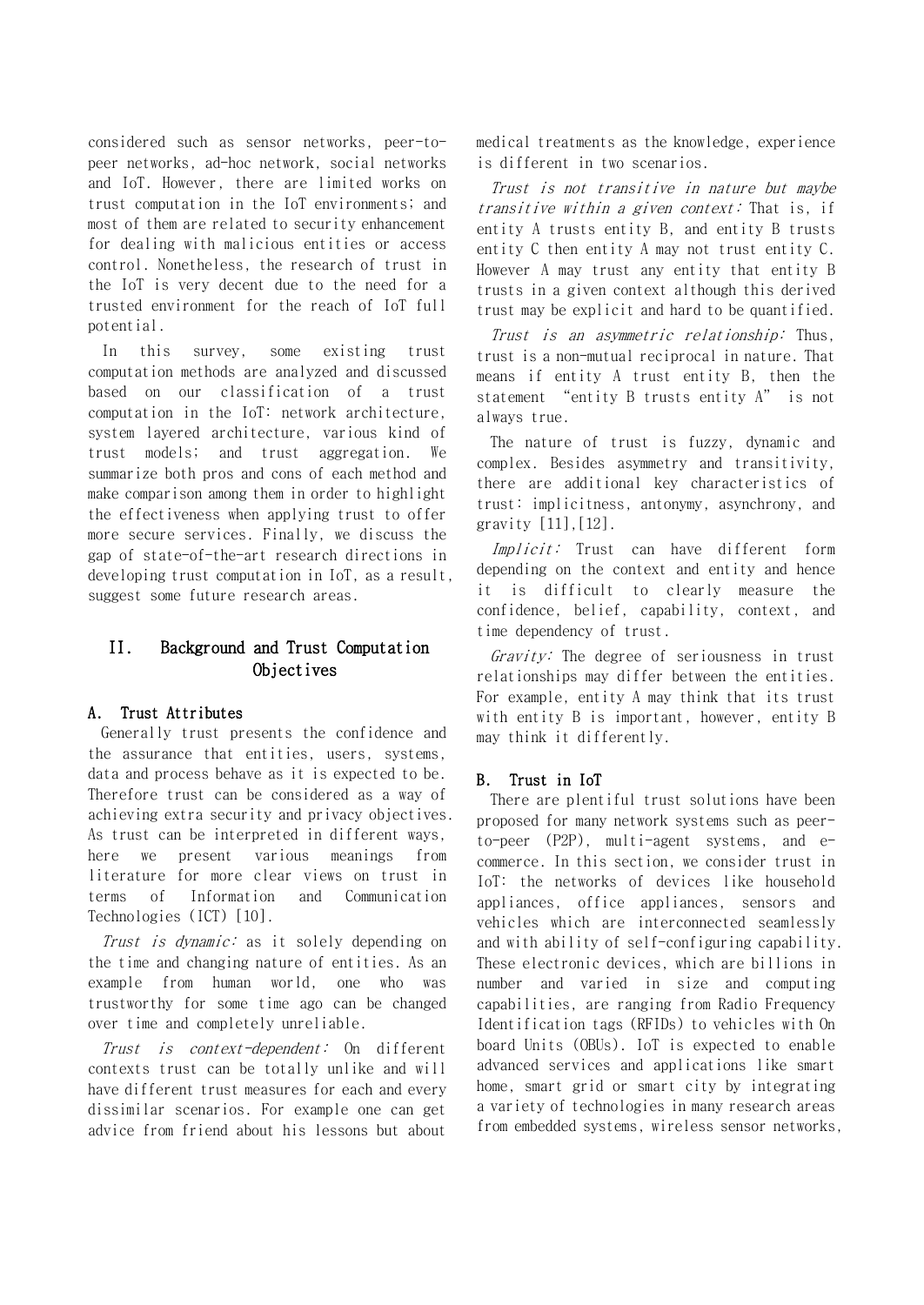service platforms, and automation to privacy, security and trust.

Recently, trust in IoT is intensively investigated and mostly divided into two types direct trust and third party trust [2]. The direct trust is a situation where a trusting relationship is nurtured by two entities and formed after these entities have performed transactions with each other. The third-party trust is a trust relationship of an entity that is formed from the third party recommendations which could be no previous transaction ever occurred between the two interacting entities. For example, entity A trusts entity B because B is trusted by entity C. In this example, entity A derives trust of B from C, and A also trusts entity C does not lie to him. As with any types of trust relationship, there is a link with the risk which affects the trusting relationship between the entities. Author in [3] stresses that an entity will only proceed with the transaction if the risk is perceived as acceptable.

Lately, the convergence of two emerging network paradigms Social Networks and IoT as Social Internet of Things (SIoT) has attracted many researchers as a prospective approach for dealing with challenges in IoT. The benefit of SIoT is the separation in terms of the two levels of humans and devices; allowing devices to have their own social networks; offering humans to impose rules on their devices to protect their privacy, security and maximize trust during the interaction among objects assessing trust is imitated by modulating Reputation, Recommendation, and Knowledge as three basic Trust Metrics (TMs).

#### C. Trust Computation Objectives

To provide trust among entities in the IoT environment, research on trust computation should achieve some goals in accordance with the deployment of a trust platform in the IoT system model.

 System Architecture and Network Architecture of the environment in which trust platform will be deployed. Based on this, trust computation models are developed and built.

- Trust Model: a Trust Model in accordance with TMs and TAs. This part should include Trust Composition as Credentials, TMs, Technical Attributes (TAs) and IoT properties contributed to Trust Computation such as network characteristics and social relationships.
- Trust Aggregation techniques: methods to examine a trust score or trust level once all TAs and TMs are already collected and calculated.

## III. System and Network Architecture of a Trust Platform

#### A. Network Architecture

With heterogeneous applications and services in IoT, one must give special attention to the architecture of the trust model with respect to trust propagation. According to the literature, studies on trust architectures can be mainly categorized into centralized approach and distributed approach. Some properties of each approach are described in [Table 1.](#page-4-0)

As the name implies centralized approach store all the information about TMs, TAs, protocols and algorithms and mathematical models, related to trust computation in a central database and provide the service on demand as shown in [Figure](#page-3-0)  [1\(](#page-3-0)A). On the other hand in distributed approach [Figure 1\(](#page-3-0)C), trust agents do all the computation necessary locally.



<span id="page-3-0"></span>Figure 1. Centralized vs Decentralized vs Distributed Networks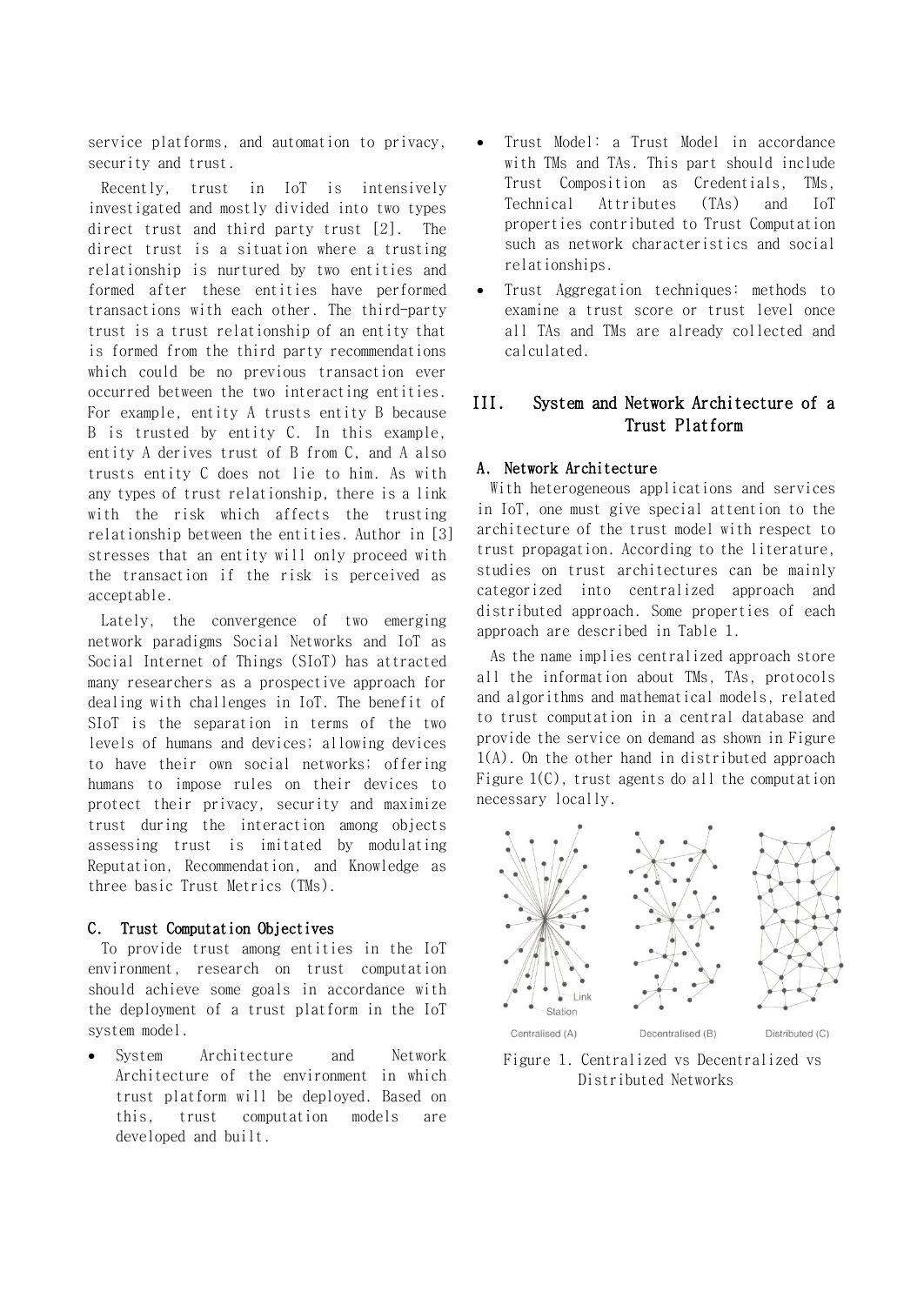<span id="page-4-0"></span>

| Property/behaviour               | Centralized<br>Decentralized |                              | Distributed         |
|----------------------------------|------------------------------|------------------------------|---------------------|
| Points of failure                | Single point of<br>failure   | Finite number of<br>failures | Infinite            |
| Maintenance                      | Easy                         | Moderate                     | Difficult           |
| Stability                        | Highly unstable              | Recovery possible            | Very Stable         |
| Scalability/<br>Max population   | low scalability              | low scalability              | Infinite            |
| Ease of development/<br>creation | Less Complex                 | Moderate                     | More details needed |
| Evolution /<br>Diversity         | Slow/little                  | High                         | High                |

Table 1. Comparison of Trust Propagation Methods

But for IoT applications, sticking in to only one approach will not be sufficient as sometimes calculations have to be done locally and some are remotely depending on the resources availability. Therefore fully distributed model or fully centralized versions will not give satisfactory results and combined methods also to be considered in respect to trust computation. In this regard, the decentralized model shown in [Figure 1\(](#page-3-0)B) can be considered as an optimum model for the trust computation with the complexity of IoT services.

#### a. Centralized Trust

In the approach, each trust request and service will go through a central node or TA which can be accessed by all other nodes in his domain as shown in [Figure 1\(](#page-3-0)A). TA will be responsible for managing trust information including trust negotiation, calculation and decision making and/or assist users by providing the initial information required for trust computation.

In general, centrality based rating systems are global rating systems. One of the most prominent area where centralized trust computation has been deployed is in the social networks like Facebook™ and e-markets like  $\text{Amazon}^{\text{TM}}$  and  $\text{eBay}^{\text{TM}}$  [13], [14]. In here, reputation is a function of the cumulative ratings on users by others. Furthermore, [15] explains how the reputation system works in social networks using a mathematical model. Basically it introduces adjacency matrix which represent rating from node "i" to node "j" and method to solve this matrix recursively to obtain the reputation of each reputed users.

More evolved version of a reputation model called SPORAS compared to eBay™ is developed by [16] where only the most recent recommendations have been taken into the consideration. Here the mechanism is built in such a way that the reputation update will effect significantly for low reputed users and rarely for the users with high reputation. The underlying core principal is based on the standard deviation of reputation values. Also they suggest a method to incorporate reputation mechanisms in online communities to make it more reliable and more effective the way users contribute in the community.

In [17], trust computation based on a centralized cluster head is proposed. Initially cluster head is responsible for delivering trust values for every node in its domain. After that local node will combine locally calculated trust with initially learned trust value from cluster head.

In [18],[19], an agent based trust computation method is suggested for mobile ad hoc network (MANET). It uses the weighted means to measure the nodes final trust and then makes the corresponding decision.

A trust modelling scheme for a group of nodes (group trust) based on cluster head approach is proposed in [20],[21]. The entire network is divided into number of small groups and every group has a cluster head and all the cluster heads are connected to the base station. This trust value will be sent to cluster head. The cluster head will determine the trust value of other cluster heads based on interactions and then forward all the information to the base station. Base station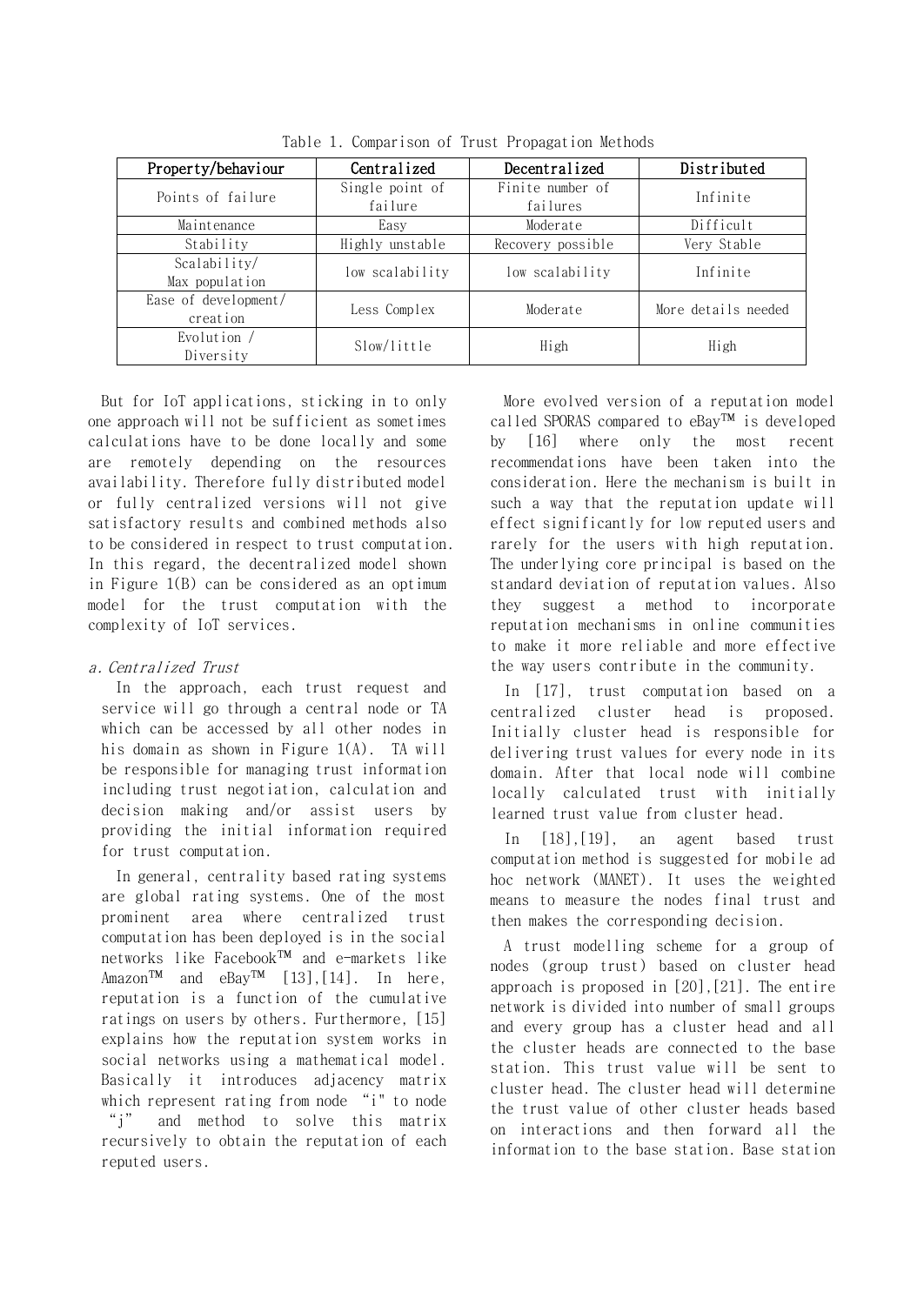will then decide the trust factors (fully trust, untrust or uncertain). Comparison of different centralized trust computing schemes

with respect to research area, pros and cons, complexity and performance limitations is provided in [Table 2.](#page-5-0)

|  |  |  |  | Table 2. Comparison of different centralized trust computing mechanisms |  |  |  |
|--|--|--|--|-------------------------------------------------------------------------|--|--|--|
|--|--|--|--|-------------------------------------------------------------------------|--|--|--|

<span id="page-5-0"></span>

| Research         | Research                                                                                                                        | Trust Measurement                                                                                                                                | Advantages                                                                                                             | Complexity                                                                                                                                                 | Performance and                                                                                                                              |
|------------------|---------------------------------------------------------------------------------------------------------------------------------|--------------------------------------------------------------------------------------------------------------------------------------------------|------------------------------------------------------------------------------------------------------------------------|------------------------------------------------------------------------------------------------------------------------------------------------------------|----------------------------------------------------------------------------------------------------------------------------------------------|
| Work             | Focus                                                                                                                           |                                                                                                                                                  |                                                                                                                        |                                                                                                                                                            | Limitations                                                                                                                                  |
| $[17]$           | Clustering based<br>trust<br>computations.                                                                                      | Trust is measured in<br>the interval $[0, 1]$<br>using Beta<br>distribution.                                                                     | The computed trust<br>is global and not<br>biased.                                                                     | Complexity in<br>maintaining the<br>cluster and<br>electing the<br>cluster heads.                                                                          | The computed trust<br>may not be precise<br>with respect to<br>single particular<br>node. Cluster head<br>can be single point<br>of failure. |
| $[20]$<br>$[18]$ | Nodes query the<br>agents for the<br>initial trust<br>and then<br>calculates the<br>final trust<br>value based on<br>averaging. | Trust is defined in<br>the interval $[0, 1]$ .<br>Malicious node<br>handling, security<br>overhead and<br>community sizes have<br>been analyzed. | This scheme can<br>handle collusion<br>attack well as the<br>trust is<br>bootstrapped from<br>the reputation<br>agent. | Infrastructural<br>complexity of<br>maintaining more<br>than one trust<br>agents and the<br>reliable<br>communications<br>from the agents<br>to the nodes. | This scheme will<br>perform well as<br>long as number of<br>reputation agents<br>are high.                                                   |
| $[19]$           | Cluster head<br>aggregates the<br>trust reports<br>received from<br>individual nodes<br>and determines<br>the final trust.      | Trust is presented as<br>fuzzy logic in the<br>intervals $[0 - 0.4,$<br>$0.4 - 0.6, 0.6 - 1$ ].<br>Memory requirements<br>have been analyzed.    | Global trust<br>value.                                                                                                 | Complexity of<br>maintaining high<br>trustworthy<br>communication<br>between cluster<br>heads and<br>cluster heads to<br>base station.                     | Cluster head can be<br>single point of<br>failure.                                                                                           |
| $[21]$           | Based on a<br>centralized<br>Trust<br>Block which<br>collects votes<br>and calculates<br>the trust.                             | Trust is confined in<br>the range $[0, 1]$ . The<br>impact on trust<br>computations by<br>increasing the peer<br>numbers has been<br>analyzed.   | This trust<br>algorithm can be<br>made adaptive by<br>changing the<br>presentation unit<br>of the Trust<br>Block.      | Infrastructural<br>and<br>computational<br>cost of hosting<br>Trust Block.                                                                                 | Trust Block could<br>be single point of<br>failure.                                                                                          |

#### b. Distributed Trust

This refers to IoT users independently exchange trust matrices with neighboring users without intervention of centralized entity. In here the trust computation methods can be categorized in to three parts as direct trust, indirect Trust and hybrid methods as shown in [Figure 2.](#page-6-0)

#### Direct Trust

A trustor node (X) is directly in contact with trustee node (Y) and learns the trust knowledge via direct negotiation between them as shown in Figure  $2(a)$ . In an event, trustor node compares this learned knowledge with locally calculated trust values and best on that final trust value will be generated. That is, final trust value is a combination of both locally generated trust values and direct observations. Hence determination of trust factor between these two entities is vital and [23] proposes a mathematical model based on probability theory to determine optimum percentages from both entities.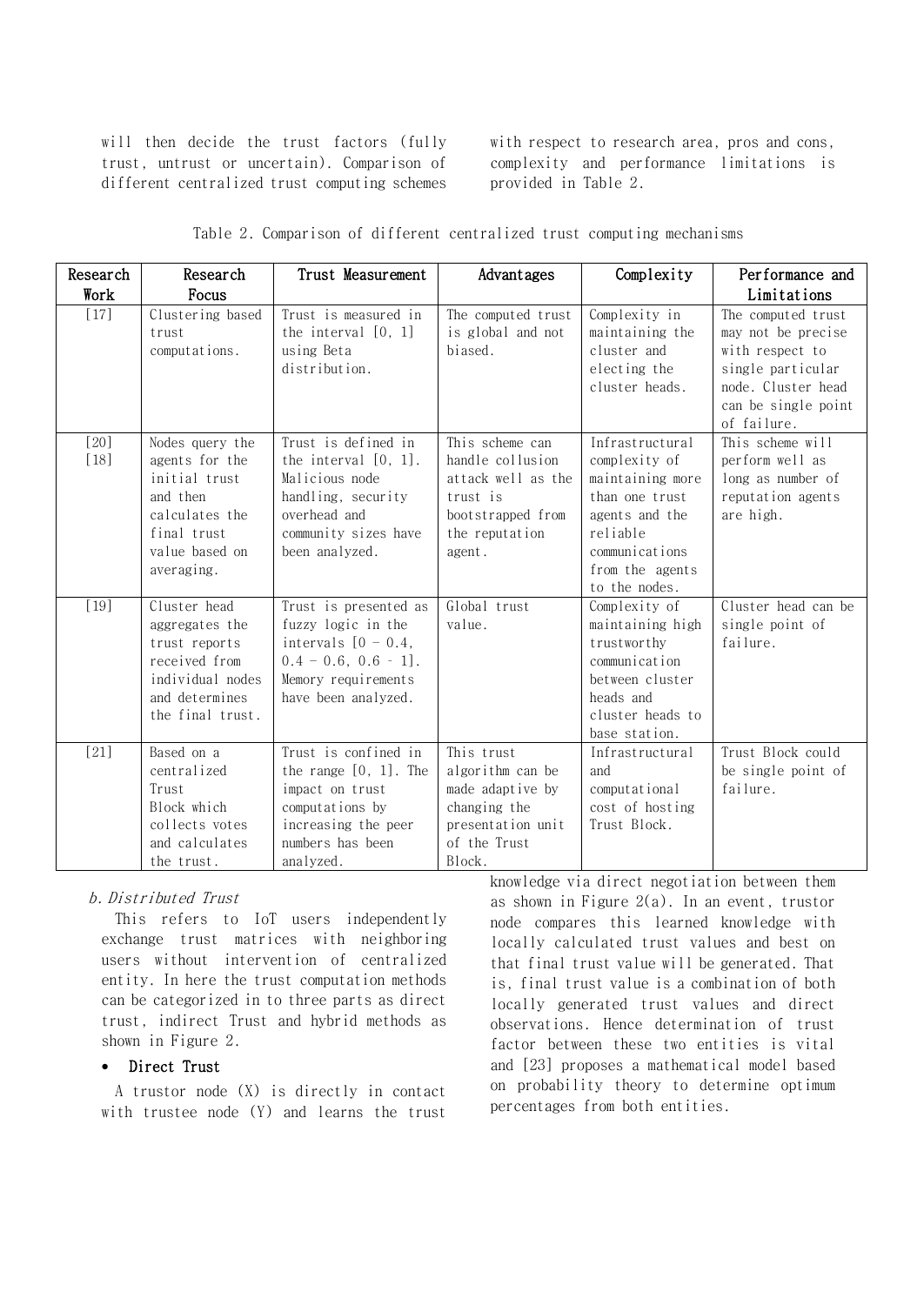

Figure 2. Distributed Trust Computation methods [22].

<span id="page-6-0"></span>A direct trust computation method for wireless sensor nodes is proposed in [24] based on confidence interval concept. Final trust value will be decided after observing the behavior of adjacent node over considerable time. Here trust is represented as mean trust value and a confidence interval about the mean. Then based on the confidence interval trustor will proceed with the decision making process, i.e. if the confidence interval is sufficiently narrow enough. If not trustor will observe more knowledge from trustee before calculation of final trust value. In [25], table based trust storage mechanism is used for each neighboring node. Comparison of some other distributed trust computing mechanisms with respect to research area, pros and cons, complexity and performance limitations is provided in [Table](#page-6-1)  [3.](#page-6-1)

<span id="page-6-1"></span>

| Research | Research                                                                                                     | Trust                                                                                                                                                  | Advantages                                                                                                                                      | Complexity                                                                                                                     | Performance                                                                                                                                                 |
|----------|--------------------------------------------------------------------------------------------------------------|--------------------------------------------------------------------------------------------------------------------------------------------------------|-------------------------------------------------------------------------------------------------------------------------------------------------|--------------------------------------------------------------------------------------------------------------------------------|-------------------------------------------------------------------------------------------------------------------------------------------------------------|
| Work     | Focus                                                                                                        | Measurement                                                                                                                                            |                                                                                                                                                 |                                                                                                                                | and Limitations                                                                                                                                             |
| $[24]$   | Based on<br>observing the<br>neighbors<br>behavior over<br>the time.                                         | Trust is a<br>fractional value in<br>$[0, 1]$ . Convergence<br>time, memory cache<br>requirements are<br>analyzed.                                     | Accumulates the past<br>behaviors and weigh<br>them based on time.<br>Hence the trust<br>computation is<br>precise. No single<br>point failure. | Requires memory to<br>store the past<br>experiments.<br>Computational<br>complexity to<br>$determine the t-$<br>distributions. | Trust computation<br>is completely<br>local and biased.                                                                                                     |
| $[26]$   | Routing based<br>direct trust<br>calculations.                                                               | Trust is a<br>fractional value in<br>$[0, 1]$ . Performance<br>of AODV and DSR<br>protocol have been<br>analyzed with the<br>proposed trust<br>scheme. | Works based on<br>existing request and<br>acknowledgement<br>schemes in AODV and<br>OLSR protocols.<br>No single point<br>failure.              | Additional hardware<br>to monitor the<br>packet drop/forward<br>event of neighbors.                                            | Specific to<br>routing. Nodes<br>should monitor<br>neighbors all the<br>time to construct<br>and update trust<br>relations.<br>Computed trust is<br>biased. |
| $[27]$   | Past actions<br>and present<br>behavior are<br>combined in<br>Bayesian<br>estimate to<br>determine<br>trust. | Trust is measured<br>as probability<br>value. The<br>improvement of<br>trust for various<br>numbers of<br>observations has<br>been analyzed.           | No single point<br>failure.                                                                                                                     | Observation<br>collection and<br>Bayesian<br>calculations<br>requires memory and<br>computational<br>complexity.               | Measurement is<br>totally<br>instantaneous and<br>may not be<br>precise.                                                                                    |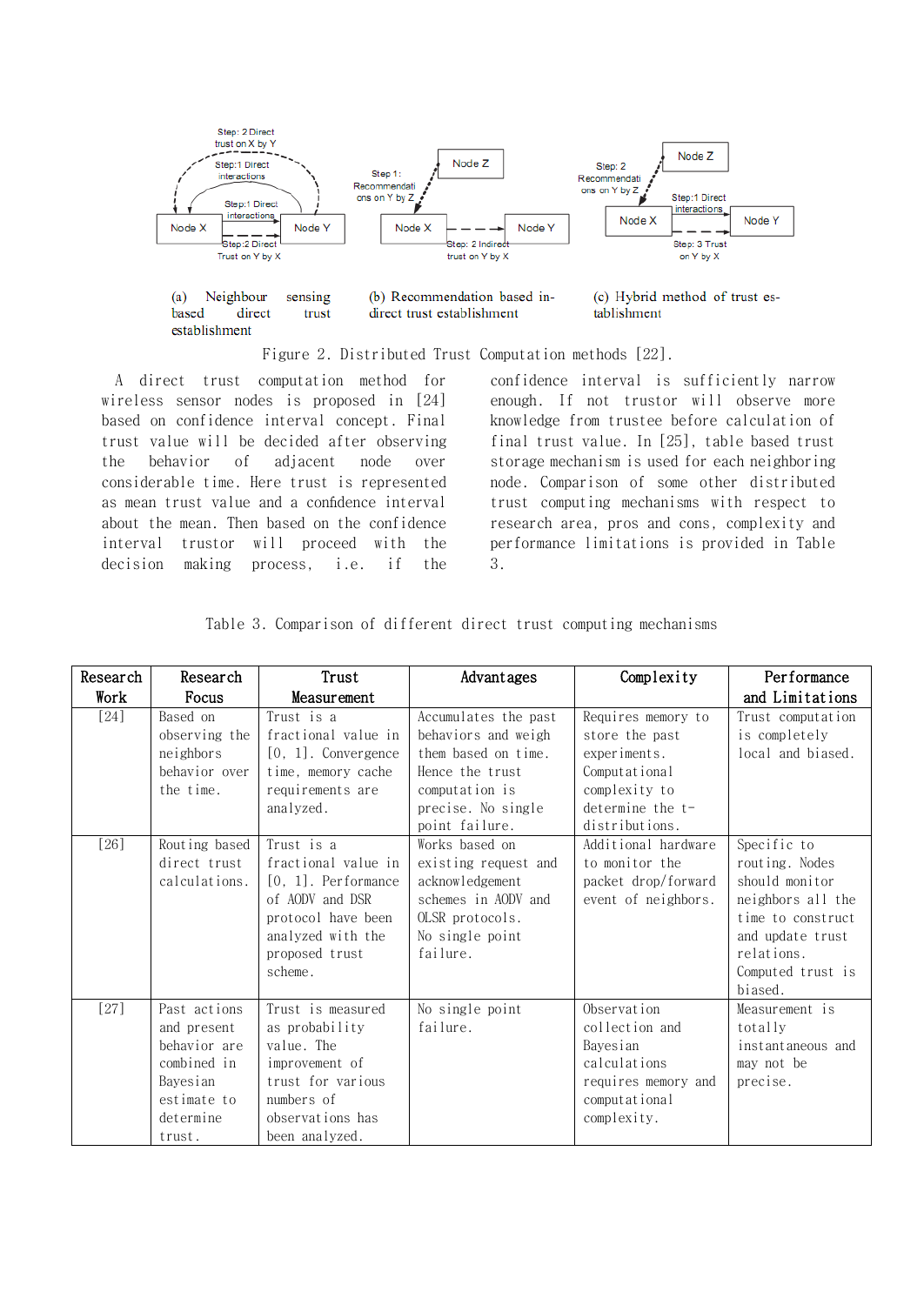#### Indirect Trust

In a situation where direct observation is not possible with trustee node trustworthiness can be calculated based on recommendations from the peer users which have records about trustee. However relying on others recommendations involved high risk compared to direct trust method as recommenders can falsely provide dishonest information which can lead to reduce trust value of honest users and improve the trust of malicious nodes. Therefore other than calculating trust, validating them is also a key research area in this method.

In regard to determine dishonest users, [28], [29] propose trust credibility evaluation methods based on threshold values and assigning lesser weights for the dishonest users in future transactions. After filtering out the false recommendation, the next step is to calculate the effectiveness of each honest recommendation. Authors in [30] proposed several methods determine creditability of trust by using fuzzy logic. A trust calculation method based on threat reports for MANETs is proposed in [31]. In this method, an alarming system is included in each and every node. Then every node listen to its adjacent nodes and generate a trust report based on their behavior. This will be broadcast to each and every node so that if any node generate false report it can be detected by the alarming system.

## B. System Layered Architecture

With the definition of IoT, it is clear that establishing trust in one particular layer is not enough and in fact trust should be defined as multidimensional property over all layers of IoT layered architecture as shown in [Figure 3.](#page-7-0)



<span id="page-7-0"></span>Figure 3. Trust establishment procedures

That is, the final value of trust of specific entity is determined not only by one single parameter but trust matrices distributed among users, applications, connections and devices. Moreover, these aggregated data is essential for the decision making process as shown in [Figure 4.](#page-8-0)

As an example, smart city is considered to elaborate layered trust architecture mentioned above. With corresponding to three layer structure, device layer represents physical devices like various kind of sensors and physical network. In our user case, these sensors helps to gather information like weather, location and traffic condition. In similar manner, trust matrices like Quality of Service (QoS), delay and routing is considered in the network layer for trust computation and at application layer, trust for services like storage, processing, and etc. is calculated. Then the locally calculated trust in each layer will be send for the final decision making process as shown in [Figure 4.](#page-8-0)

In [32] researchers propose a trust computation method in connectivity layer with respect to MANNET. Additionally they implement a cross layer protocol based on trust to improve the security of packet exchanging and delivery ratio of the network. Moreover, [33] suggests trust calculation method based QoS while [34] presents a method to predict the trust based on QoS parameters particularly considering the service providers side.

Considering sensor layer, establishing trust for IoT devices is a challenging task due to heterogeneous relations. To extract trust information in sensor layer, several mechanisms like trusted computing [35] and computational trust mechanisms proposed in [36] are required. Nevertheless it is mandatory to provide necessary trust information to every entity that matters and hence ontology based mechanisms need to be deployed as described above. Also authors in [37] provide an algorithm based on partial correlation to achieve data trust when computing trustworthiness of an entity and in decision making process.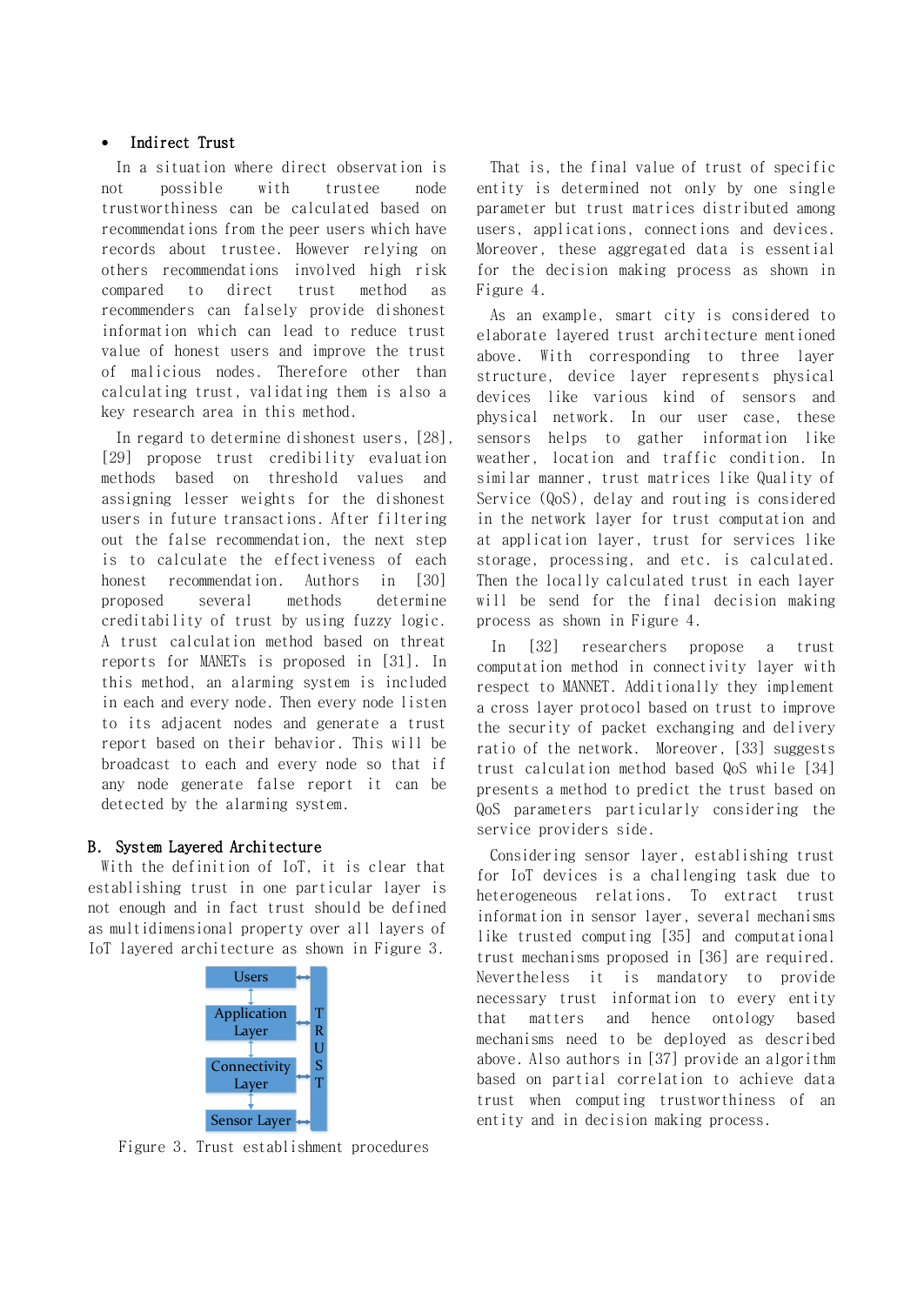

Figure 4.Trust Computation Steps in IoT

## <span id="page-8-0"></span>IV. Trust Computation Models

There are two conventional ways of trust models are policy-based approach (or rule-based approach) and reputation-based approach. These two trust models have been investigated under the context of different network environment including IoT with different purposes and goals.

Traditionally, policy mechanisms manage the decision of a system by describing pre-defined set of conditions (rules) and specific set of actions in accordance with each condition. In this manner, policy can assist in making decision for trust computation when a certain ambiguity level occurs while assessing trust. As a result, policy-based trust models normally involve the exchange or verification of trustrelated credentials called trust negotiation process.

A reputation-based trust model is basically used in trust computation for assessing trust score or trust level based on the history of interactions of related entities. The reputation information in this scenario could be either directly with the evaluator (direct reputation) or as recommendation by other entities (indirect reputation, recommendation or third party information). The trust model based on a certain levels of reputation information is obviously since it happens in the process when people analyze and examine trust.

In recent years, most of researchers have accepted that reputation is one important factor of trust resulting in the dominance of reputation-based trust models compared to policy-based models. Some have tried to integrate both approaches in their trust models

in order to leverage the advantages of them. Nevertheless, both credentials and reputations are the important information involving in the trust transitivity among entities; and each of them has its own pros and cons that have motivated researchers to work on.

#### A. Policy-based Trust Computation Models

This approach has been intensively investigated in the previous decade (mostly from 2000 to 2005) in which policies or rules are used in the trust computation. To establish and calculate trust, a trust management need to integrate trust negotiation protocols for creating, exchanging and managing credentials of network entities. The policy-based trust methods generally assume that a trustor after several processes of credential creation and exchange, it will obtain a sufficient amount of credentials from trustee and from other entities for trust establishment and trust calculation. There is an issues called "recursive problem" which is related to the trust of the credentials in this approach. This problem can be solved by introducing a trusted authority (a third party entity) for issuing and verifying these credentials.

The policy-based trust mechanism are usually used in the context of distributed network system as a solution for access control and authorization [38],[39],[40],[41]. The goal is simple by judging whether a user is trustful or not based on a set of credentials and predefine rules before granting rights to access network resources. The focus in this situation is how to apply policy languages, entities ontology and reasoning engines for specifying and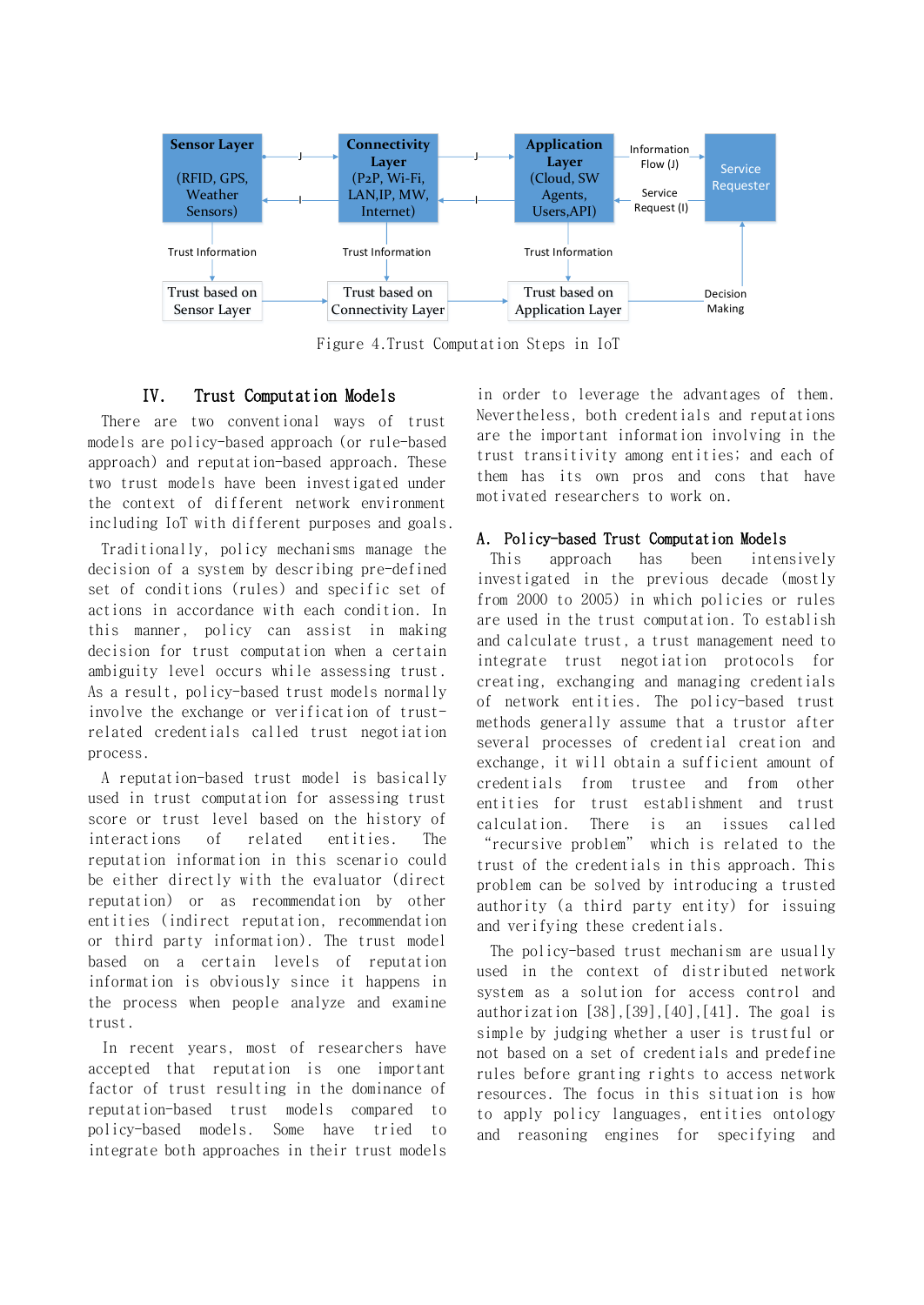producing additional rules and trust knowledge for trust computation procedures.

For the summary research related to policybased mechanism, we organize the research work into sub-categories of trust computation procedures: trust credentials establishment, trust negotiation process, and policy/rules trust languages.

#### Trust Credentials Establishment:

Conventionally, credential is information about an entity and context of the environment needed to evaluate trust. Although the word "credential" is frequently used in many research works, there is no common definition or standard to specify and determine it. Policies should rely on credential information and other context properties in order to judge trust. An obvious example of credentials in trust is the use of username and password to gain access control when logging to a computer. According to the system policy, having a correct username in accordance with an appropriate password proves that the user is trusted by that computer system. In a more complicated example, credentials are also automatically generated during a negotiation process by leveraging security certificates with digital signatures or using public key infrastructure (PKI). Note that only certificates that includes trustrelated information of an entity or context can be used as credentials. For example, TrustBuilder [42] dealt with trust by establishing trust credentials using traditional security techniques such as authentication and encryption which is called "hard security" trust.

There is a well-known research work related to credential exchange is Kerberos protocol[43]. The protocol considers a user as the trustee and a computer as the trustor and enables them to securely exchange their own verifiable credentials. To do this, Kerberos system needs to use a third party, in this case is another computer, to facilitate the credentials exchange process. However, this approach is no longer used since the current network systems like IoT are much more complex and are facing many intelligent attacks.

Recently, many researchers consider "credentials" in a broader perspective and have used the term "trust metrics" and "technical attributes" instead of "credentials". This approach allows us to develop trust more flexible, scalable and effective.

#### Trust Negotiation Process

An important issue when exchanging and generating credentials is the undesirable reveal of information to malicious entities, resulting in loss of security and privacy. The question raised is: To what extend an entity trusts other entities to see its own credential information in exchange of earning their credentials. There are many research works dealing with this trade-off between gaining trust and sacrificing privacy such as in [44],[45],[46]. These researchers considered several particular context in accordance with types of credentials and number of credentials. They analyzed the loss of privacy once any credentials are revealed to other entities. This trade-off approach has motivated some researchers to develop a trust platform by developing architecture systems based on that trade-off principles.

TrustBuilder is a typical example in which a mechanism is implemented for analyzing and choosing the reasonable solution for the trade-off in the context of web services[42]. The trustor needs to understand the risk of losing privacy information when revealing credentials in exchange of earning trust. Based on this mechanism, trust is gained when a successful trade-off is made: sufficient credentials are revealed while sacrifice privacy is still maintained in some level. The concept of trust transitivity property is also characterized in TrustBuilder in the form of "credentials chain". For example, if entity A trusts B's credentials, and B trusts C's credentials, then A trust in the credentials of C in some degree.

Based on the credentials chain concept, some research works designed and developed trust frameworks that perform credential chaining and credential exchange such as in PeerTrust[47], PROTUNE[41], RT10[48].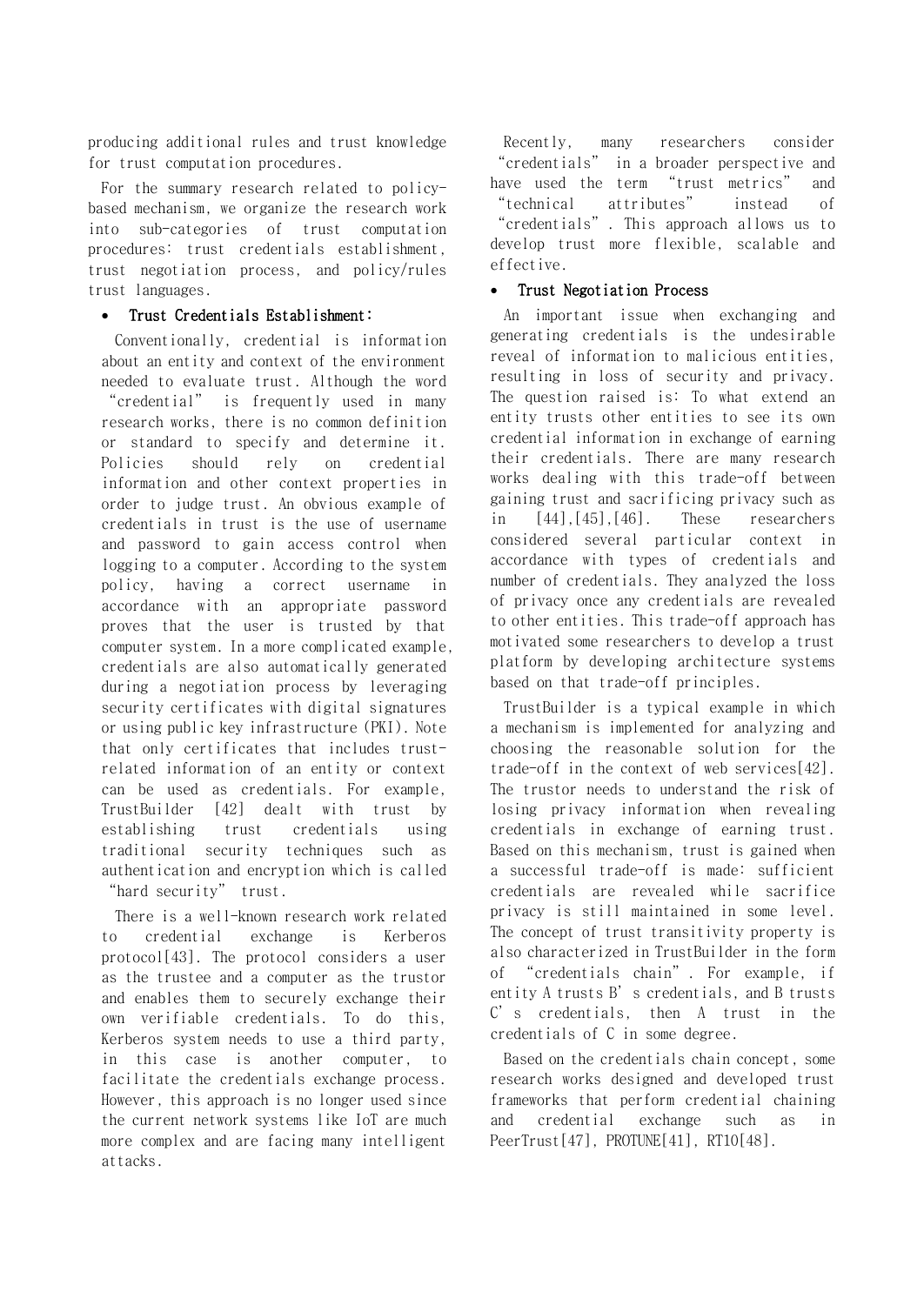<span id="page-10-0"></span>

| Research   | Network          | Trust Context            | Policy/Trust Language Features                            |
|------------|------------------|--------------------------|-----------------------------------------------------------|
| Work       | Environment      |                          |                                                           |
| KAoS [51]  | Distributed      | Access Control for KAoS  | KAoS Policy language with ability of dynamic policy       |
|            | heterogeneous    | services                 | changes.                                                  |
|            | environments     |                          |                                                           |
| Rei [52]   | Semantic Webs    | For Security and Privacy | Use semantic representation and model for dynamic policy  |
|            |                  | Issues                   | manipulation.                                             |
|            |                  |                          | Allow each entity to set their own policy,                |
| Global     | Global Computing | To replace key-based     | Include observation of trustee, recommendation from       |
| Comput ing | system           | security                 | others and reference to other sources of the trustee.     |
| $[53]$     |                  |                          | Use a formal policy language. Trust can be proved         |
| WS-Trust   | Web services     | Specification and OASIS  | Security Assertion Markup Language (SAML).                |
| [54]       |                  | standard providing       | Trust is gained through proofs of identity,               |
|            |                  | extensions to WS-        | authorization, and performance.                           |
|            |                  | Security                 | To validate the security token.                           |
| $[55]$     | Global Computing | For trust-based security | Policy language that use lattices of relative trust       |
|            | system, Dynamic  | mechanism                | values.                                                   |
|            | Networks         |                          | Allows fine-tuned control over trust decisions            |
| Cassandra  | Large scale      | Role-based access        | Use a policy specification language based on Datalog with |
| [56]       | distributed      | control and Context-     | constrains with five special predicates.                  |
|            | systems          | based system for         | Trust is obtained after credentials exchanged.            |
|            |                  | authorization            |                                                           |
| $[57]$     | Open Distributed | Trust-based access       | Use ontology for representing trust negotiation policies. |
|            | System, WWW      | control for web          | Rules are used to negotiate trust.                        |
|            |                  | resources                | Policies are more flexible than standard policy set,      |
|            |                  |                          | allowing simplify policy specification                    |
| Policy     | Distributed      | Trust-based              | Provide "proof of compliance" for request, credentials    |
| Maker      | Systems          | authorization            | and policies.                                             |
| [58]       |                  |                          | Allow individual system to have different trust policies. |
|            |                  |                          | PolicyMaker assertions can be written in any programming  |
|            |                  |                          | language.                                                 |
| KeyNote    | Distributed      | Trust-based              | Same principles with PolicyMaker[58]: directly authorize  |
| [59] [60]  | Systems          | authorization            | actions (in accordance with credentials) instead of       |
|            |                  |                          | processing both authentication and access control.        |
|            |                  |                          | Require credentials and policies be written in a specific |
|            |                  |                          | assertion language to work with KeyNote compliance        |
|            |                  |                          | checker.                                                  |

Table 4. A Comparison on Research Work related to Policy and Trust Languages

Ontologies and Context-aware mechanisms are also soon introduced when developing credentials on the context of client-server system [49] and Semantic Web[50].

#### • Policy Languages and Trust Languages

It is needed to design formalism for trustrelated information, e.g credentials and trust metrics in order to develop a trust system. This objective can be achieved by incorporating findings from [logic](https://en.wikipedia.org/wiki/Logic) to automate various kinds of reasoning, such as the application of rules and policies or the relations of [sets](https://en.wikipedia.org/wiki/Set_theory) and [subsets](https://en.wikipedia.org/wiki/Subset) for the Trust Computation process. Most of researchers have used the Semantic Webs techniques such as semantic representation, policy languages, ontologies and reasoning mechanisms to the trust computation. The issue is how to represent and express trust information and trust knowledge. Some efforts have been made to create policy languages for trust as described in [Table 4.](#page-10-0)

### B. Reputation-based Trust Computation Models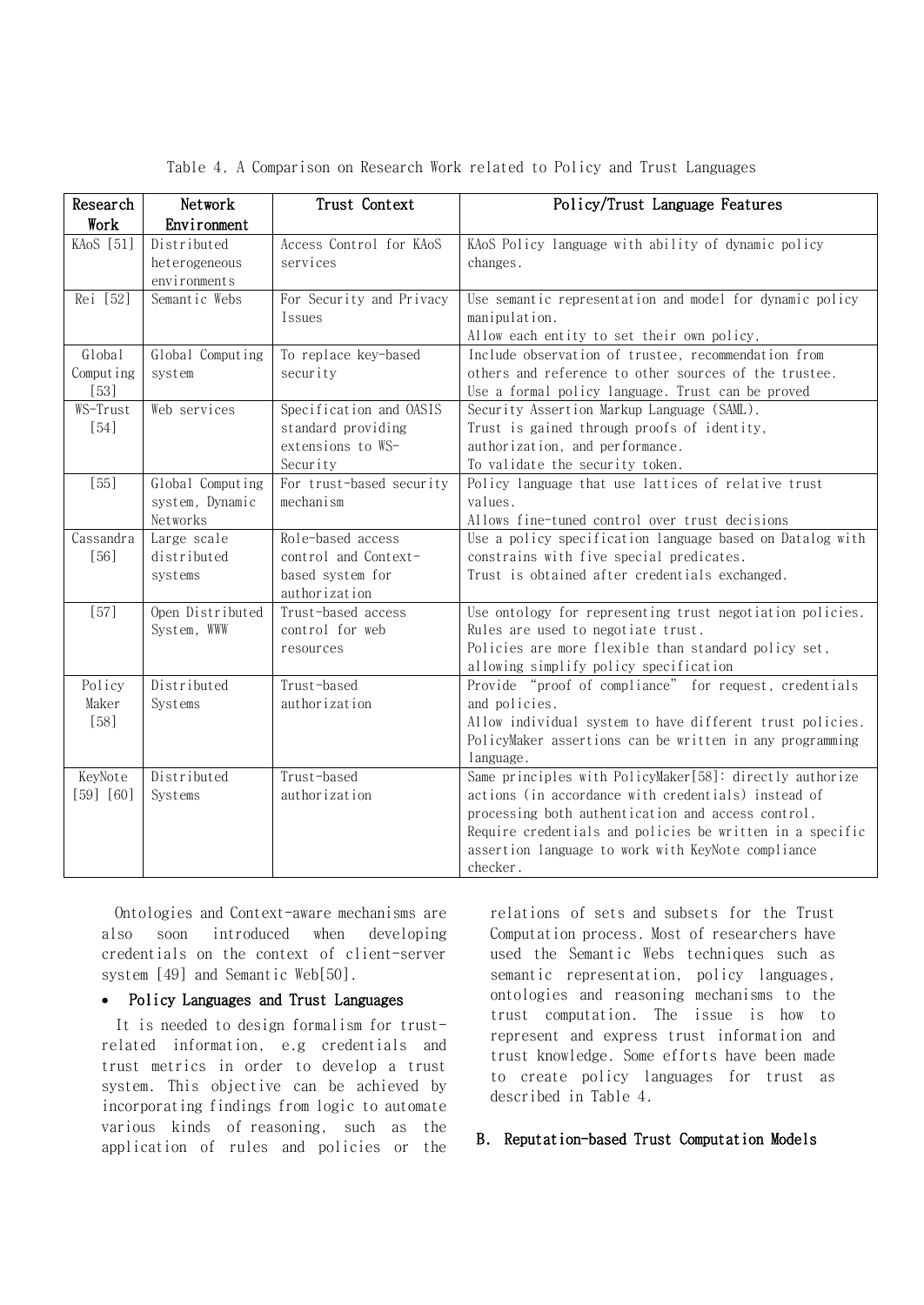This approach uses history of interactions and behaviors among trustor, trustee and related entities, combines them in accordance with a reputation model in order to make a trust decision about the trustee. The history of interactions between trustor and trustee is sometimes called personal experience or direct reputation. The history of interactions between other entities and trustor is also called indirect reputation, referral reputation or recommendation.

There are much parallel research works on both reputation-based trust model and reputation model. The confusion between a reputation system and a trust system should be clarified. Trust and reputation are sometimes in the same across multiple contexts or are treated as the same mechanism to support services. Basically, a reputation system collects feedbacks from entities after an interaction incurs. These feedbacks will be combined and calculated using several mathematical models to get a reputed score. This reputed score is sometimes misunderstood as trust level. Several reputation systems have been developed in the context of e-commerce systems and web services such as eBay [61] and Keynote [59][60]. These systems use a centralized authority to get ratings and feedbacks from users after each transaction and then update the overall reputed score by using several mathematical models as mentioned above. There are also some distributed approaches for reputation system in which each entity establishes and maintains reputed scores to its neighbors by updating once any related interaction occurs by using several heuristic algorithms. It is required to integrate these score due to the use of deterministic numbers for representing reputation.

Reputation-based trust system can be considered as a step forward compared to reputation system in which trust computation mechanism combines not only ratings or feedbacks from entities but also trustor and trustee properties and preferences; and context information to calculate trust level. In this sense, reputation system is a part of trust system. There have been a large amount of effort to investigate the reputation-based trust model and to develop reputation-based trust systems in many type of network environment such as in distributed systems, P2P networks, sensor networks, and grids. There are also some research works to build a network of trust in which trust is established and maintained between any two entities over time, resulting in creating a "web of trust".

#### Reputation-based Trust in Distributed System and P2P Networks

The trust models in this part try to create a trust system that entities are able to establish, calculate trust level, and make trust decisions rather than rely on a centralized authority. The contribution in this approach is how to create appropriate credentials, TMs and TAs that provided to each entity to produce trust. Depending on different purposes of applications in each network environment, reputation-based trust systems are utilized accordingly. For example, in distributed system, many research works focus on the detection of malicious entities and prevention of network attacks while trust system in P2P networks is to guarantee the quality of data transfer.

#### Reputation-based Web of Trust

Almost effort in this idea uses the concept of credentials chain. The majority of trust computation transitivity has been focus on using reputation. Reputation, in this scenario, is defined as a TM, and each entity maintains reputation information on other entities, thus creating a "trust network" or "web of trust".

There are two approach for trust systems in the web of trust. The first approach assumes that trust credentials and TMs are already existed, and the trust systems are trying to propagate trust among entities which may not have been evaluated for trust. The later supposes that a web of trust is given in which a link between two entities mean the trust decision with a trust value. There is no matter how these links are made as long as the trust can be quantified. If there is no link between two entities, it means no trust decision has been made, and trust transitivity should be applied in this scenario. The summary and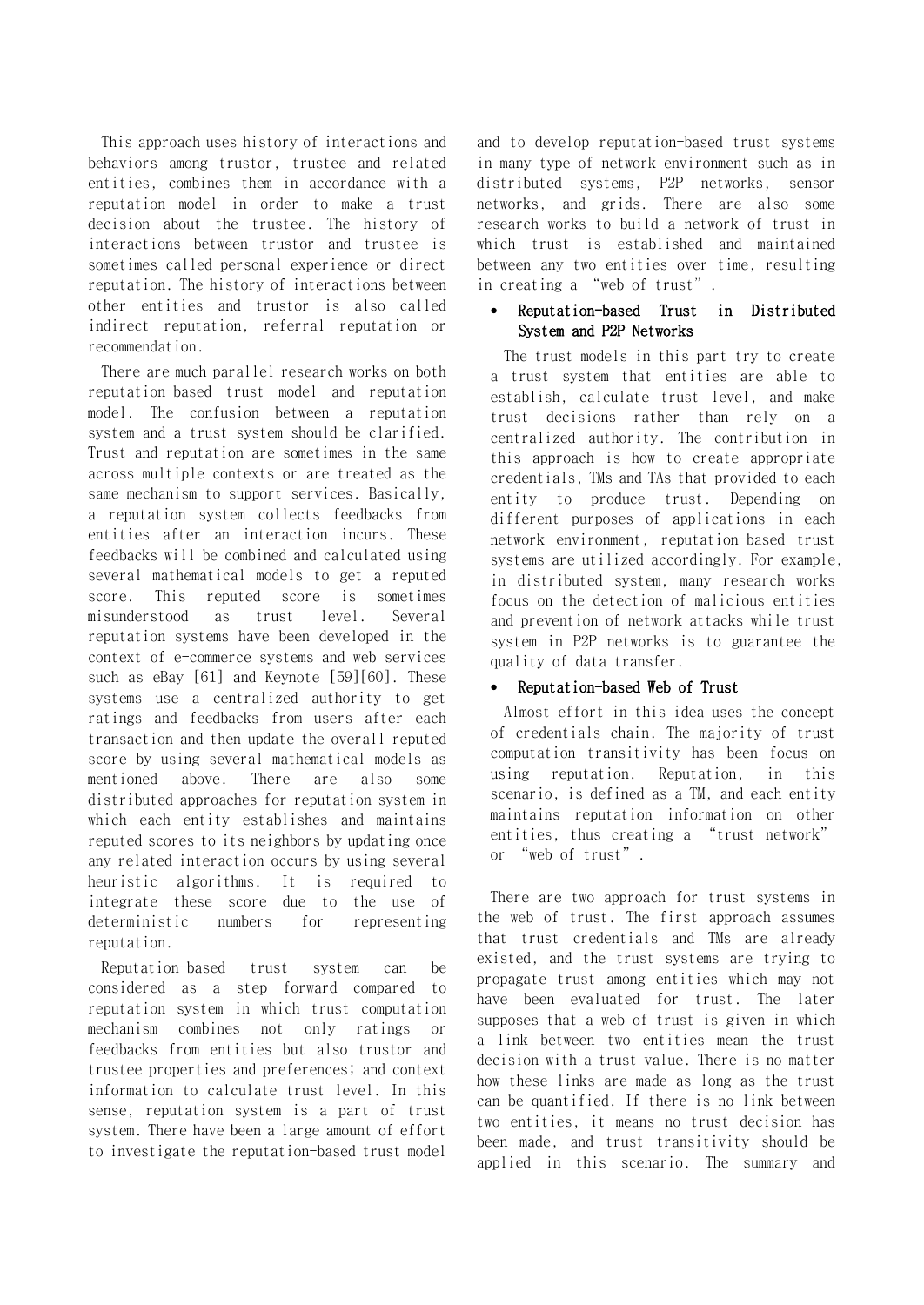comparisons of reputation-based trust computation in the above discussed perspectives are described in detailed in [Table 5.](#page-12-0)

<span id="page-12-0"></span>

| Research    | Network        | Trust               | Reputation-Related Features                                                                                                                      |
|-------------|----------------|---------------------|--------------------------------------------------------------------------------------------------------------------------------------------------|
| Work        | Environment    | Context             |                                                                                                                                                  |
| [62] [63]   | Distributed    | Malicious           | Define Agent, Trust Relationships, Trust Value and Trust Categories.                                                                             |
|             | System         | Node                | Define first-hand knowledge as direct reputation and second-hand                                                                                 |
|             |                | detection           | knowledge as recommendation.                                                                                                                     |
|             |                |                     | Propose Recommendation protocol for trust propagation.                                                                                           |
| [64] [65]   | Distributed    | Reputation          | Reputation information is obtained from external sources.                                                                                        |
| [66]        | System         | Management          | Allow entities actively determine trust using reputation information                                                                             |
|             | Social Network |                     | obtained from other entities.                                                                                                                    |
|             |                |                     | Avoid hard security by distributing reputation information allowing<br>individuals to make trust decisions instead of a centralized trust        |
|             |                |                     | management system.                                                                                                                               |
|             |                |                     | Weight the reputation information by the reputation of those sources                                                                             |
|             |                |                     | for providing good information.                                                                                                                  |
| [67]        | Social         | Reputation          | Analyze the reputation information by characterizing the indirect and                                                                            |
|             | Networks       | System              | direct information.                                                                                                                              |
|             | Multi-agents   |                     | Considering the social relation in calculating reputation score.                                                                                 |
|             | system         |                     | Put the context information into account.                                                                                                        |
| [68]        | Open Networks  | Trust-based         | Provides methods for computing degrees of trust in the presence of                                                                               |
|             |                | authent i cat       | conflicting information.                                                                                                                         |
|             |                | ion                 |                                                                                                                                                  |
| [69]        | P2P Networks   | Reputation          | Propose PageRank algorithm for ranking websites by authority.                                                                                    |
| [70]        |                | and Trust           | EigenTrust algorithm using PageRank to calculate global reputation                                                                               |
|             |                | for                 | value for each entity.                                                                                                                           |
|             |                | Webpages            | Credentials for reputation in this work is the quality of a peer's                                                                               |
|             |                | ranking             | uploads (e.g., did the file successfully upload?) within a peer-to-                                                                              |
|             |                |                     | peer network.                                                                                                                                    |
| $[71]$      | P2P Networks   | Reputation          | Propose XRep protocol which allows for an automatic vote using user's                                                                            |
|             | Web of Trust   | System<br>TrustMail | feedback for the best host for a given resource.                                                                                                 |
| [72] [73]   |                | application         | Use ontologies to express trust and reputation information, which then<br>allows a quantification of trust for use in algorithms to make a trust |
|             |                |                     | decision about any two entities.                                                                                                                 |
|             |                |                     | Trust transitivity is considered as credentials chain.                                                                                           |
|             |                |                     | Local reputation and Global reputation is also taken into account.                                                                               |
| $[74] [75]$ | Web of Trust   | Trusted             | Define controversial users who are both trusted and distrusted in                                                                                |
|             | P2P Network    | application         | particular context.                                                                                                                              |
|             |                | s in Open           | Globally computed trust value (in a web of trust) for a controversial                                                                            |
|             |                | Network             | user may not be as accurate as a locally computed value due to the                                                                               |
|             |                |                     | global disagreement on trust for that user.                                                                                                      |
|             |                |                     | Propose a method that performs a global computation on reputation                                                                                |
|             |                |                     | values but considers the individual's input to the evaluation as the                                                                             |
|             |                |                     | user preferences.                                                                                                                                |

Table 5. Features comparisons among reputation-based trust models

## V. Hybrid Trust Model and Trust Aggregation

Several research works have tried to combine both reputation and policy-based models as a hybrid trust model in order to take advantages of both approaches while may get rid of their drawbacks. This idea has recently become more popular in the context of IoT where trust is more complex because many factors contributed to the trust establishment and to the trust computation. In such IoT environment, history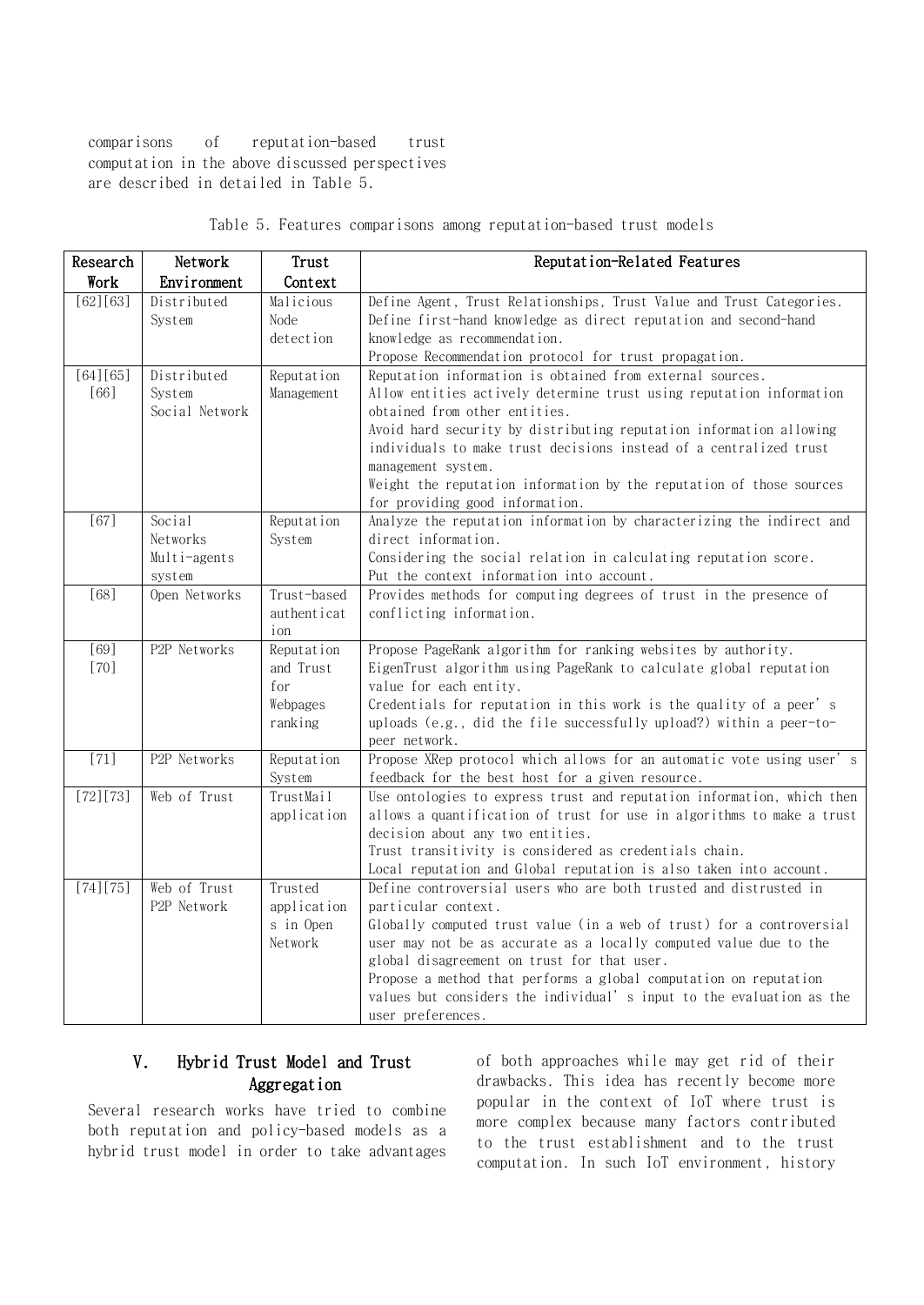of interactions and behaviors of entities are not only for reputation information but also for trust-related knowledge extraction. The combination of reputation information,

knowledge and relationships among entities in IoT draws a very complicated picture of trust computation.

Table 6. Summary of Trust Aggregation Techniques

<span id="page-13-0"></span>

| Aggregation  | Research    | Importance Technique Features                                                        |
|--------------|-------------|--------------------------------------------------------------------------------------|
| Techniques   | Work        |                                                                                      |
| Weighted Sum | $[76] [77]$ | Entities with a higher reputation or transaction relevance have a higher weight.     |
|              |             | Entities with strong relationships to trustor have higher weight.                    |
|              |             | Use credibility as weight associated with indirect trust (recommendation or          |
|              |             | feedback).                                                                           |
|              |             | Use similarity as weight for indirect trust aggregation.                             |
| Fuzzy        | $[78] [79]$ | Fuzzy Logic deals with reasoning that is approximate rather than fixed and exact.    |
| Logic-based  |             | Fuzzy logic variables may have a truth value that ranges in degree between 0 and 1   |
|              |             | and produce a partial trust where the truth value may range between completely true  |
|              |             | and completely false as trust levels.                                                |
|              |             | Linguistic variables are used as trust levels and managed by specific membership     |
|              |             | functions. Then trust is represented as a fuzzy measure with membership functions    |
|              |             | describing the degrees of trust (trust level).                                       |
| Belief       | [80][81]    | Belief theory (evidence theory or Dempster-Shafer theory (DST)) deals with reasoning |
| Theory       |             | with uncertainty, with connections to other techniques such as probability,          |
|              |             | possibility and imprecise probability theories.                                      |
|              |             | Trust can leverage the subjective logic by operating on subjective beliefs about the |
|              |             | network environment, and used opinion metric to denote the representation of a       |
|              |             | subjective belief.                                                                   |
|              |             | Used in trust computational model to compute trust of agents in autonomous systems   |
|              |             | by modeling the trust by belief, disbelief and uncertainty of an entity to other     |
|              |             | entities. It makes use of a base rate probability in the absence of evidence. The    |
|              |             | average trust then can be calculated as the probability expectation value between    |
|              |             | trustor and trustee.                                                                 |
|              |             | Subjective logic operators such as the discount and consensus operators can be used  |
|              |             | to combine opinions (self-observations or recommendations).                          |
| Bayesian     | [82][83]    | Trust can be considered as Bayesian interference: a random variable following a      |
| Methods      |             | probability distribution with its model parameters being updated upon new            |
|              |             | observations.                                                                        |
|              |             | Can be used as a trust computational model because of its simplicity and sound       |
|              |             | statistical basis.                                                                   |
|              |             | Trust value can be modeled as a random variable in the range of $[0, 1]$ following   |
|              |             | Beta distribution in which Belief discounting can be applied to defend against       |
|              |             | malicious entities such as bad-mouthing attacks ballot-stuffing attacks.             |

In the hybrid model, reputation is considered as one of several TMs. The reputation TM can be obtained by using the reputation mechanisms and reputation systems that have already been developed and mentioned above. That is the content of Trust Aggregation procedure in which trust evidences (TAs, TMs) are collected through several techniques, such as selfobservation or reputed information in the form of feedbacks and recommendations.

TMs can be gained from sufficient TAs by using trust aggregation techniques, for example, TMs

can be computed by using Weighted Sum [76],[77], Fuzzy-based algorithms [78],[79], Belief Theory [80],[81], Bayesian mechanisms [82],[83].

To calculate the overall trust score or trust level, a policy-based mechanism with one of a trust aggregation method mentioned above or with a reasoning method is needed to combine those TMs.

It is needed to note that the trust aggregation is a dynamic process which heavily depends on context-aware information, service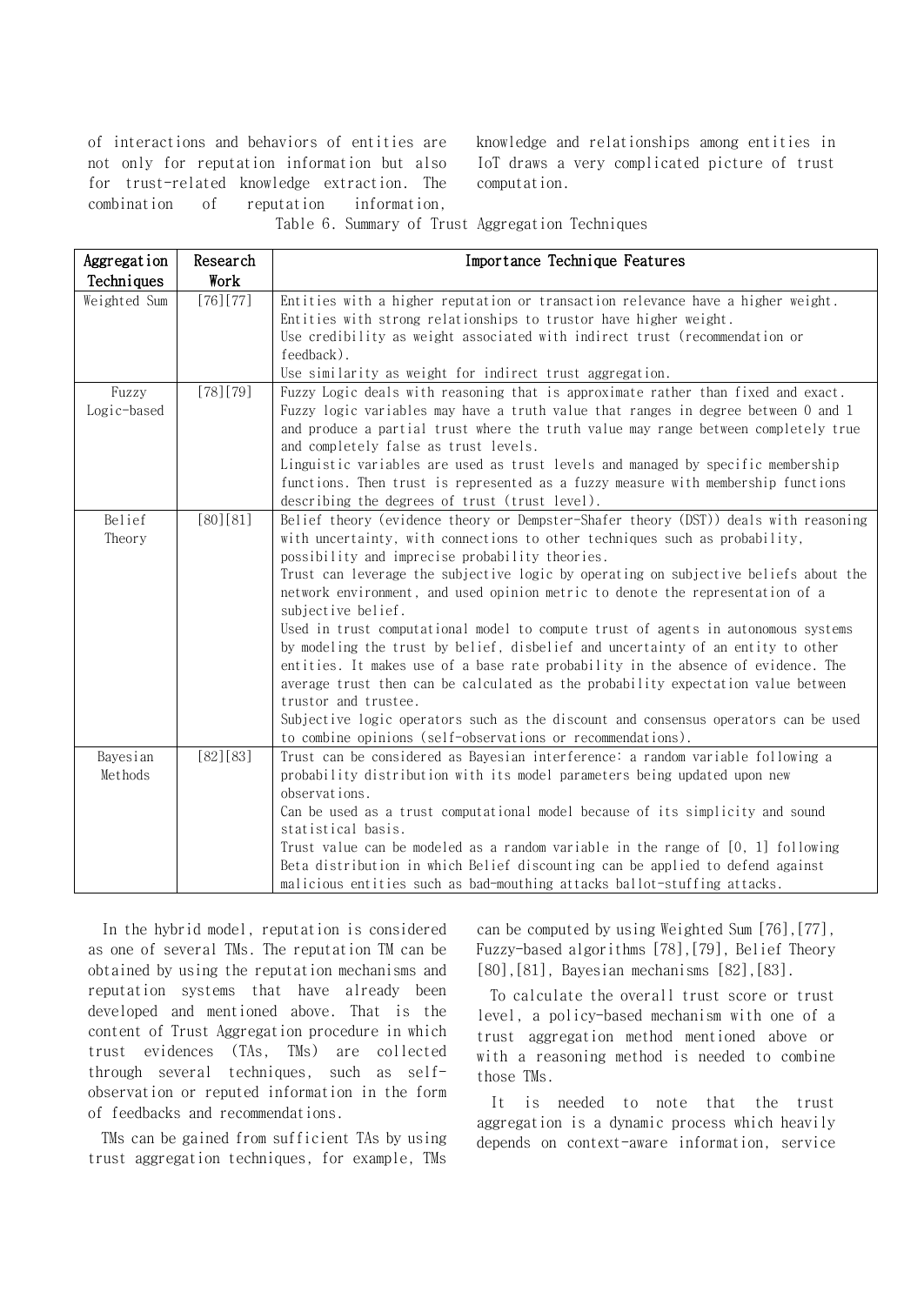requirements and trustor's preferences. Each trustor needs appropriate trust data, context data and aggregation methods for producing desired overall trust score which reflects the trustor's perspective and context awareness. Specific trustors might use and define different trust aggregation techniques for dealing with their associated trust data. There is currently no complete trust aggregation mechanism can deal with the personalized trust in dynamic context-awareness environment, however, several researchers have proposed some solutions for particular contexts and services. The summary is described in [Table 6.](#page-13-0) The trust aggregation techniques and reasoning mechanism are the crucial parts needed to investigate and develop in order to build a completed trust platform in the IoT.

#### VI. Discussion and Future Research

In our study, extensive range of trust computation mechanisms has been discussed. However the current research methods are only focused only on specific context and hence lacking completeness. Therefore a single unique solution is not presented for the trust computation and acquisition. Thus issues are still open for investigation and some of the ideas are discussed here.

#### A. Research Gaps and Discussion

Based on many papers that have been analyzed above, there are many gaps that needed to be filled in order to have a complete trust understanding and development.

One of the most important gap that we intend to discuss and go for doing research is the lack of using environment information to trust computation. The network system here is the IoT in which physical devices are owned by humanrelated factors and inherently socially connected by physical-cyber-social system. Moreover, trust computation methods also lack concerns on trustor's subjective properties, in other words, the trust results are not reflected of personalized expectation. The solutions for this gap could be two-fold approaches: The first one is to develop the trust relationships among entities in the IoT,

thus creating a reliability and readiness of the trust network, based on the existing social models in the network systems. The second one is to explore other social TMs such as trustor's similarity and friendship behaviors, centrality, community of interest, and more appropriate reputation TM.

Along with the two approaches, trustor preferences should be taken into account in order to reflect the personalized trust and to enhance the intelligence of trust. There are possibly large number of TMs depending on each context of IoT and services requirements such as honesty, cooperativeness, QoS, community of interest, and etc. In order to explorer more TMs, it is needed to investigate the network environment ontologies and trust ontologies in which relationships among entities and the relationships' properties are represented and clarified. Consequently, by using a reasoning mechanism or a machine learning technique, new trust information and trust knowledge could be extracted and help enhancing the effectiveness of trust computation.

Another big gap in the area of trust computation is the trust aggregation methods and trust reasoning that have been stated in the previous section. This gap incurs in both situation in the trust computation procedure: when there are several distinct TAs needed to combine into one overall TM; and when there are several TMs needed to combine into the overall trust score or trust level. There are limited literatures in this area as mentioned in Section IV. The most popular and simple method to deal with the trust aggregation and trust reasoning currently is to apply the use of static weighted sum for trust formation. However, this solution is not smart enough due to the complicated IoT environment. Thus, there is an urgent need for a novel research on the use of more effective trust formation methods including dynamic weighted sum, belief theory, fuzzy logic and regression analysis. For example, an intelligent weighted sum method can dynamically adjust the weights associated with TA and TMs based on context awareness and user preferences. The weighted sum method can also use a regression analysis that links context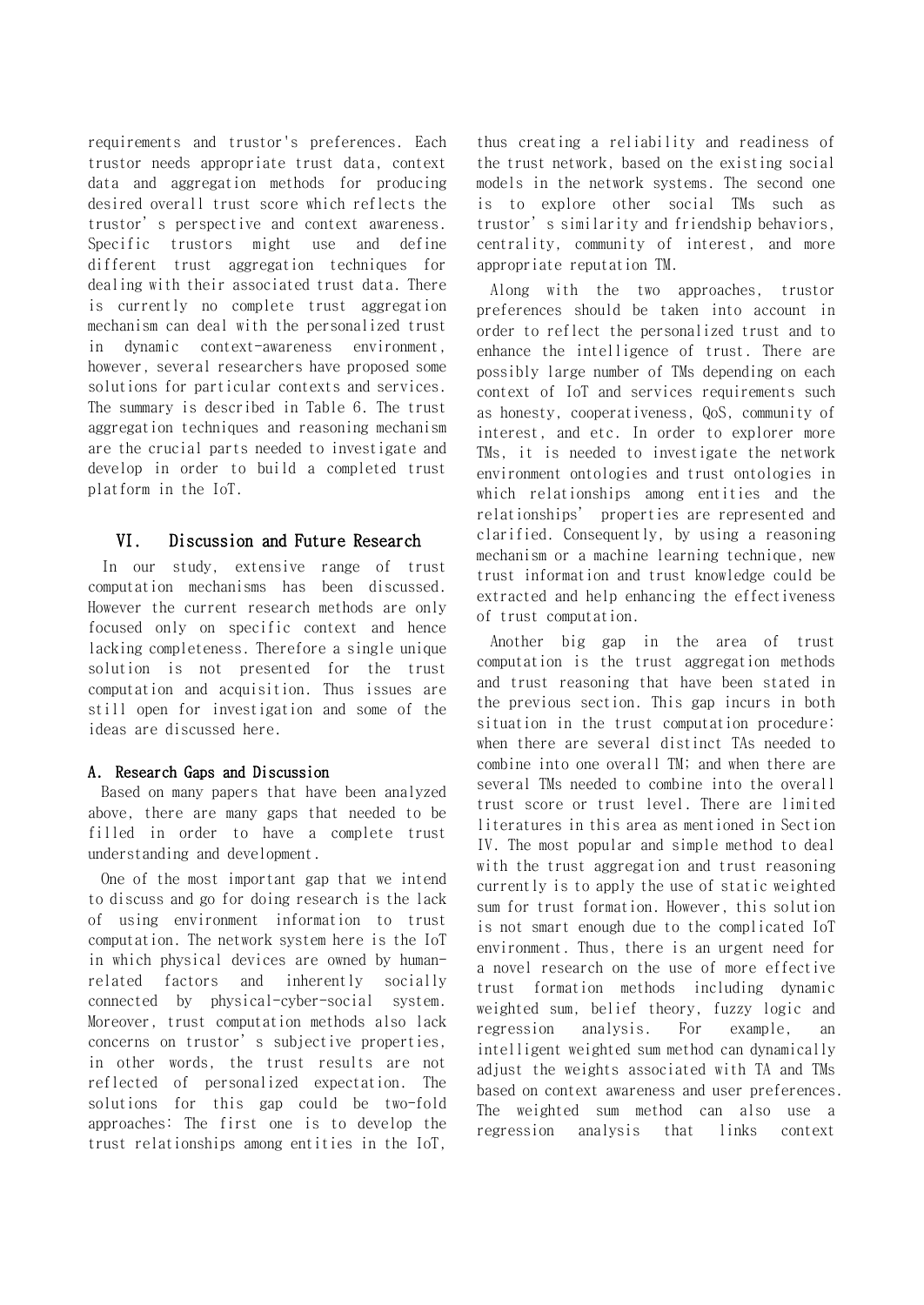information with TA and TM and user preference so as to determine the best weight assignment.

#### B. Other Research Directions

As compared to network security, it is essential to investigate on trust validation methods to effectively combat and defend with all sort of attacks including self-promoting, good mouthing/bad mouthing attacks and other possible attacks. While defending from attacks, it is also important to investigate resilient self-healing approaches to enhance trust recovery after a positive attack. Further effectiveness of trust management when it comes to billions of devices and applications should be studied carefully. One possible direction is to investigate trust management with concepts like Big Data and Data-mining. Essentially employing trust capabilities should minimally compromise performance and process of IoT as many devices have limited resources. A possible research direction is the investigation of intelligent trust-based routing protocols which are more reliable while consuming minimum energy and traffic overhead.

Static methods for dealing with trust discussed above will not be enough to implement context-aware scheme. Thus, an autonomous or dynamic trust computation mechanism should be considered for the process involved with TMs acquisition, calculation and finally for decision making process.

#### Acknowledgement

This research was supported by the ICT R&D program of MSIP/IITP [R0190-15-2027, Development of TII (Trusted Information Infrastructure) S/W Framework for Realizing Trustworthy IoT Eco-system].

#### References

- [1] B. A. e. al., "Towards a Decision Model based on Trust and Security Risk Management," in Seventh Australasian Conference on Information Security, 2009, pp. 61-70.
- [2] Z. Yan and C. Prehofer, "Autonomic Trust Management for a Component based Software System," IEEE Transactions Dependable Secure Computing, pp. 810-823, 2011.
- [3] Z. Y. e. al., "A Survey on Trust Management for

Internet of Things," Journal of Network and Computer Applications, pp. 120-134, 2014.

- [4] J. F. M. Blaze, J.Lacy, "Decentralized trust management," in Proceedings of IEEE Conference on Security and Privacy, 1996.
- [5] N. Li and J. C. Mitchell, "Datalog with Constraints: A Foundation for Trust-management Languages," in Proceedings of the Fifth International Symposium on Practical Aspects of Declarative Languages, 2003.
- [6] R. L. e. al., "Internet of Things: Where to be is to Trust " EURASIP Journal on Wireless Communications and Networking, pp. 1-16, 2012.
- [7] P. N. M. e. al., "A Fuzzy Approach to Trust Based Access Control in Internet of Things," in Wireless Communications, Vehicular Technology, Information Theory and Aerospace and Electronic Systems, 2013.
- [8] M. B. T. Beth, B. Klein, "Valuation of trust in open networks," in European Symposium on Research in Computer Security, 1994.
- [9] G. Caronni, "Walking the web of trust," in Proceedings of 9th IEEE International Workshops on Enabling Technologies (WETICE), 2000.
- [10] G. S. Ilung Pranata, Rukshan Athauda, "A Holistic Review on Trust and Reputation Management Systems for Digital Environments," International Journal of Computer and Information Technology, vol. 1, pp. 2277 – 0764, September 2012 2012.
- [11] E. Chang, F. K. Hussain, and T. S. Dillon, "Fuzzy nature of trust and dynamic trust modelling in service oriented environments," in Workshop on secure web services, Fairfax, USA, 2005.
- [12] E. Chang, T. Dillon, and F. K. Hussain, "Trust Reputation for Service-Oriented Environments," ed West Sussex, England: John Wiley & Sons Ltd, 2006.
- [13] G. Barbian, "Trust Centrality in Online Social Networks," in Intelligence and Security Informatics Conference (EISIC), 2011 European, 2011, pp. 372-377.
- [14] W. Yan, L. Lei, and L. Ee-Peng, "Price Trust Evaluation in E-service Oriented Applications," in E-Commerce Technology and the Fifth IEEE Conference on Enterprise Computing, E-Commerce and E-Services, 2008 10th IEEE Conference on, 2008, pp. 165-172.
- [15] L. Mui, "Computational models of trust and reputation : agents, evolutionary games, and social networks," ed: Massachusetts Institute of Technology, 2003., 2014.
- [16] Z. G., "Collaborative reputation mechanisms for online communities," ed: Massachusetts Institute of Technology, 1999., 2005.
- [17] S. S. Park, J. H. Lee, and T. M. Chung, "Cluster-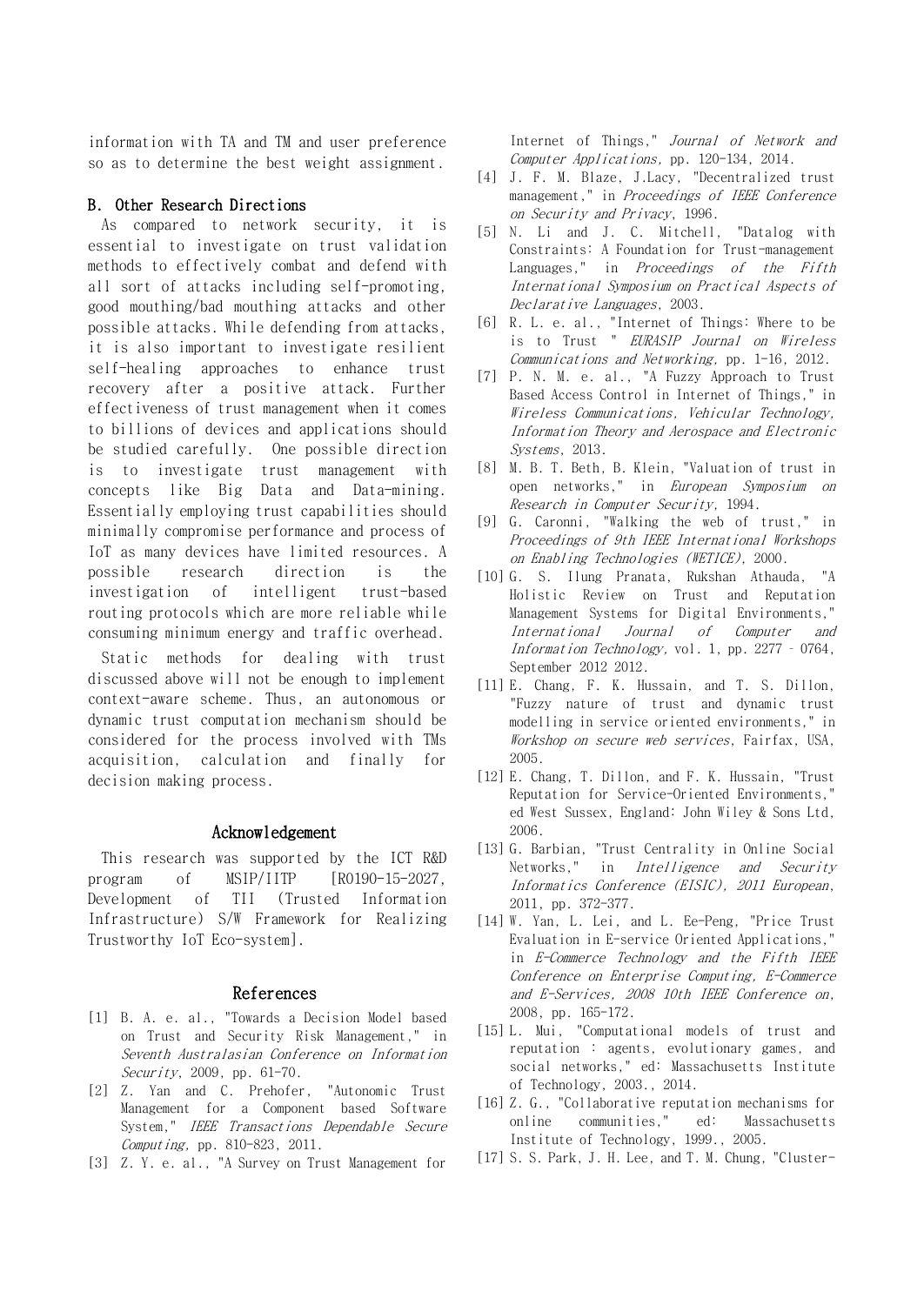based trust model against attacks in ad-hoc networks," 2008, pp. 526-532.

- [18] Y. Ren and A. Boukerche, "Modeling and managing the trust for wireless and mobile ad hoc networks," 2008, pp. 2129-2133.
- [19] R. A. Shaikh, H. Jameel, S. Lee, Y. J. Song, and S. Rajput, "Trust management problem in distributed wireless sensor networks," 2006, pp. 411-414.
- [20] A. Boukerche and Y. Ren, "A security management scheme using a novel computational reputation model for wireless and mobile Ad hoc networks," 2008, pp. 88-95.
- [21] B. Lagesse, M. Kumar, M. Wright, and J. M. Paluska, "DTT: A distributed trust toolkit for pervasive systems," 2009.
- [22] K. Govindan and P. Mohapatra, "Trust Computations and Trust Dynamics in Mobile Adhoc Networks: A Survey," Communications Surveys & Tutorials, IEEE, vol. 14, pp. 279-298, 2012.
- [23] F. Bao and I.-R. Chen, "Dynamic trust management for internet of things applications," presented at the Proceedings of the 2012 international workshop on Self-aware internet of things, San Jose, California, USA, 2012.
- [24] M. J. Probst and S. K. Kasera, "Statistical trust establishment in wireless sensor networks," Parallel and Distributed Systems, 2007 International Conference, 2007, pp. 1-8.
- [25] D. Chen, G. R. Chang, D. W. Sun, J. J. Li, J. Jia, and X. W. Wang, "TRM-IoT: A Trust Management Model Based on Fuzzy Reputation for Internet of Things," COMPUTER SCIENCE AND INFORMATION SYSTEMS, vol. 8, pp. 1207-1228, 2011.
- [26] A. A. Pirzada and C. McDonald, Trust establishment in pure ad-hoc networks.
- [27] C. Zouridaki, B. L. Mark, M. Hejmo, and R. K. Thomas, A Robust Reputation System for Peer-to-Peer and Mobile Ad-hoc Networks.
- [28] A. Jøsang, R. Ismail, and C. Boyd, "A survey of trust and reputation systems for online service provision," *Decision Support Systems*, vol. 43, pp. 618-644, 1/1/2007 2007.
- [29] C. Dellarocas, "Immunizing online reputation reporting systems against unfair ratings and discriminatory behavior," Proceedings of the 2nd ACM Conference: Electronic Commerce, p. 150, 10/17/ 2000.
- [30] N. Iltaf, A. Ghafoor, U. Zia, and M. Hussain, "An Effective Model for Indirect Trust Computation in Pervasive Computing Environment," Wireless Personal Communications, vol. 75, pp. 1689-1713, 2014/04/01 2014.
- [31] L. Zhaoyu, A. W. Joy, and R. A. Thompson, "A dynamic trust model for mobile ad hoc networks," in Distributed Computing Systems, 2004. FTDCS 2004. Proceedings. 10th IEEE International

Workshop on Future Trends of, 2004, pp. 80-85.

- [32] A. Rajaram and D. S. Palaniswami, "A Trust Based Cross Layer Security Protocol for Mobile Ad hoc Networks," 11/03/ 2009.
- [33] L.-H. Vu, M. Hauswirth, and K. Aberer, "QoS-Based service selection and ranking with trust and reputation management," presented at the Proceedings of the 2005 Confederated international conference on On the Move to Meaningful Internet Systems - Volume > Part I, Agia Napa, Cyprus, 2005.
- [34] M. H. Mashinchi, L. Lei, M. A. Orgun, and W. Yan, "The prediction of trust rating based on the quality of services using fuzzy linear regression," in Fuzzy Systems (FUZZ), 2011 IEEE International Conference on, 2011, pp. 1953- 1959.
- [35] A. Iliev and S. W. Smith, "Protecting Client Privacy with Trusted Computing at the Server," IEEE Security and Privacy, vol. 3, pp. 20-28, 2005.
- [36] A. J, #248, sang, R. Ismail, and C. Boyd, "A survey of trust and reputation systems for online service provision," Decis. Support Syst., vol. 43, pp. 618-644, 2007.
- [37] S. P. D. Rotondi, G. Altomare, A. Galipò, and S.Genolini, " Final framework architecture specification " in *IoT Work* vol. WP1, ed: Siemens, 2013.
- [38] P. B. a. P. Samarati, "Regulating service access and information release on the web," in 7th ACM conference on computer and communications security, 2000.
- [39] N. Li and J. Mitchell, "RT: A Role-based Trustmanagement Framework," in DARPA Information Survivability Conference and Exposition (DISCEX), Washington D.C, 2003.
- [40]W. N. R. Gavriloaie, D. Olmedilla, K. E. Seamons, M.Winslett, "How to use declarative policies and negotiation to access sensitive resources on the semantic web," in 1st European Semantic Web Symposium (ESWS), Crete, Greece, 2004.
- [41] P. A. Bonatti and D. Olmedilla, "Driving and monitoring provisional trust negotiation with metapolicies," in IEEE 6th International Workshop on Policies for Distributed Systems and Networks (POLICY), Stockholm, Sweden, 2005.
- [42] T. Y. M. Winslett, K.E. Seamons, A. Hess, J. Jacobson, R. Jarvis, B.Smith, L. Yu, "Negotiating trust on the web," IEEE Internet Computing, pp. 30-37, 2002.
- [43] B. C. N. J. Kohl, "The Kerberos network authentication service,," IETF RFC 15101993.
- [44] K. E. S. W.H.Winsborough, V.E. Jones, "Automated trust negotiation," in Proceedings of the DARPA Information Survivability Conference, 2000, pp. 88-102.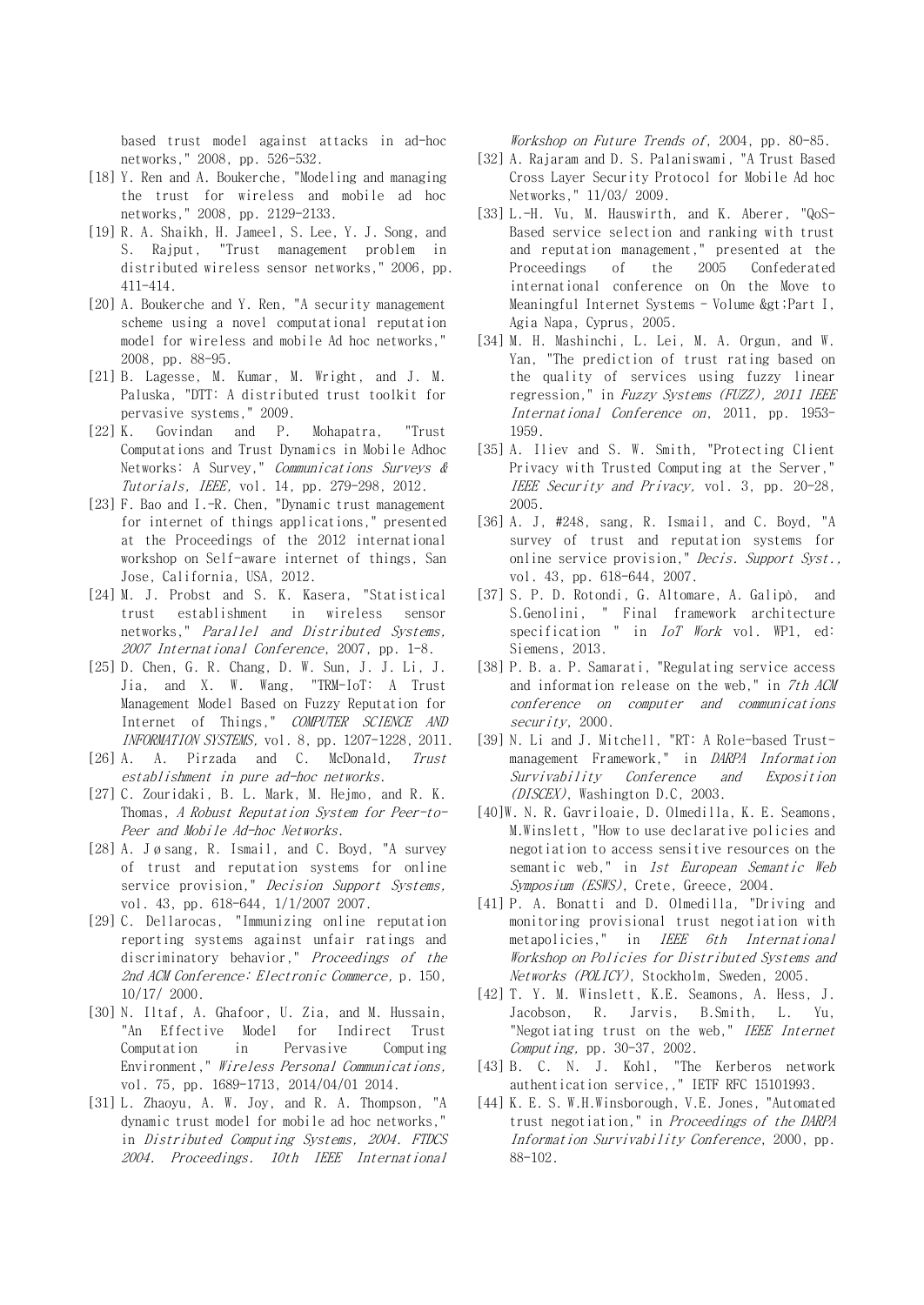- [45] M. W. T. Yu, "Policy migration for sensitive credentials in trust negotiation," in Proceedings of the 2003 ACM Workshop on Privacy in the Electronic Society (WPES 03), New York, USA, 2003, pp. 9-20.
- [46] M. W. T. Yu, K.E. Seamons, "Interoperable Strategies in Automated Trust Negotation," in Proceedings of the 8th ACM Conference on Computer and Communications Security, New York, USA, 2001, pp. 146–155.
- [47] D. O. W. Nejdl, M. Winslett, "Peertrust: automated trust negotiation for peers on the semantic web,," in Proceedings of Workshop on Secure Data Management in a Connected World in Conjunction with the 30th International Conference on Very Large Data Bases, 2004, pp. 118–132.
- [48] W. H. W. N. Li, J.C. Mitchell, "Distributed credential chain discovery in trust management," *Computer Security 11*, pp. 35-86, 2003.
- [49] C. D. J. J.-M. Seigneur, "Trust enhanced ubiquitous payment without too much privacy loss," in Proceedings of the 2004 ACM Symposium on Applied Computing, New York, USA, 2004, pp. 1593–1599.
- [50] N. M. S. F.L. Gandon, "Semantic web technologies to reconcile privacy and context awareness," in UbiMob '04: Proceedings of the 1st Frenchspeaking Conference on Mobility and Ubiquity Computing, New York, USA, 2004, pp. 123-130.
- [51] J. B. A. Uszok, R. Jeffers, N. Suri, P. Hayes, M. Breedy, L. Bunch,M. Johnson, S.Kulkarni, J. Lott, "Kaos policy and domain services: toward a description-logic approach to policy representation, deconfliction, and enforcement policy," in POLICY '03 Proceedings of the 4th IEEE International Workshop on Policies for Distributed Systems and Networks, Washington DC, USA, 2003.
- [52] T. W. F. L. Kagal, A. Joshi, "A policy-based approach to security for Semantic Web," in Proceedings of the 2nd International Semantic Web Conference, 2003, pp. 402–418.
- [53] K. K. M. Nielsen, "Towards a formal notion of trust," in Proceedings of the 5thACMSIGPLAN International Conference on Principles and Practice of Declaritive Programming, New York, USA, 2003.
- [54]OASIS, "WS-Trust 1.4," in *WS-Trust 1.4*, ed, 2012.
- [55] M. N. M. Carbone, V. Sassone, "A formal model for trust in dynamic networks," in Proceedings of International Conference on Software Engineering and Formal Methods, 2003.
- [56] P. S. M.Y. Becker, Cassandra, "Distributed access control policies with tunable expressiveness," in International Workshop on

Policies for Distributed Systems and Networks, 2004.

- [57] W. N. T. Leithead, D. Olmedilla, K.E. Seamons, M. Winslett, T. Yu, C.C. Zhang, "How to exploit ontologies for trust negotiation," in Workshop on Trust, Security, and Reputation on the Semantic Web (ISWC), 2004.
- [58] J. F. M. Blaze, J. Lacy, "Decentralized trust management," in Proceedings of IEEE Symposium on Security and Privacy, 1996, pp. 164-173.
- [59] J. F. M. Blaze, J. Ioannidis, A. Keromytis,, "The KeyNote Trust Management System," University of Pennsylvania, Pennsylvania, USA1999.
- [60] L. L. L. Xiong, "A Reputation-based Trust Model for Peer-to-Peer E-Commerce Communities," in IEEE International Conference on E-Commerce Technology (CEC), 2003, pp. 275-284.
- [61] e. a. P. Resnick, "Reputation Systems " Communications of the ACM, pp. vol. 43, pp. 45- 48, 2000.
- [62] S. H. A. Abdul-Rahman, "A distributed trust model," in The New Security Paradigms Workshop, 1997, pp. 48–60.
- [63] S. H. A. Abdul-Rahman, "Using recommendations for managing trust in distributed systems," in Proceedings of IEEE International Conference on Communication, 1997.
- [64] M. P. S. B. Yu, "A social mechanism of reputation management in electronic communities," in International Workshop on Cooperative Information Agents, London, UK, 2000, pp. 154–165.
- [65] M. P. S. B. Yu, "An evidential model of distributed reputation management," in AAMAS '02: Proceedings of the First International Joint Conference onAutonomousAgents and Multiagent Systems, New York, USA, 2002, pp. 294–301.
- [66] M. P. S. B. Yu, "Detecting deception in reputation management," in AAMAS '03: Proceedings of the Second International Joint Conference on Autonomous Agents and Multiagent Systems, New York, USA, 2003, pp. 73–80.
- [67] C. S. J. Sabater, "Reputation and social network analysis in multiagent systems," in AAMAS ' 02: Proceedings of the First International Joint Conference on Autonomous Agents and Multiagent Systems, New York, USA, 2002.
- [68] M. B. T. Beth, B. Klein, "Valuation of trust in open networks," in Proceedings of the 3rd European Symposium on Research in Computer Security, 1994.
- [69] L. P. S. Brin, "The anatomy of a large-scale hypertextual Web search engine," Computer Networks, pp. 107–117, 1998.
- [70] M. T. S. S.D.Kamvar, H. Garcia-Molina, "The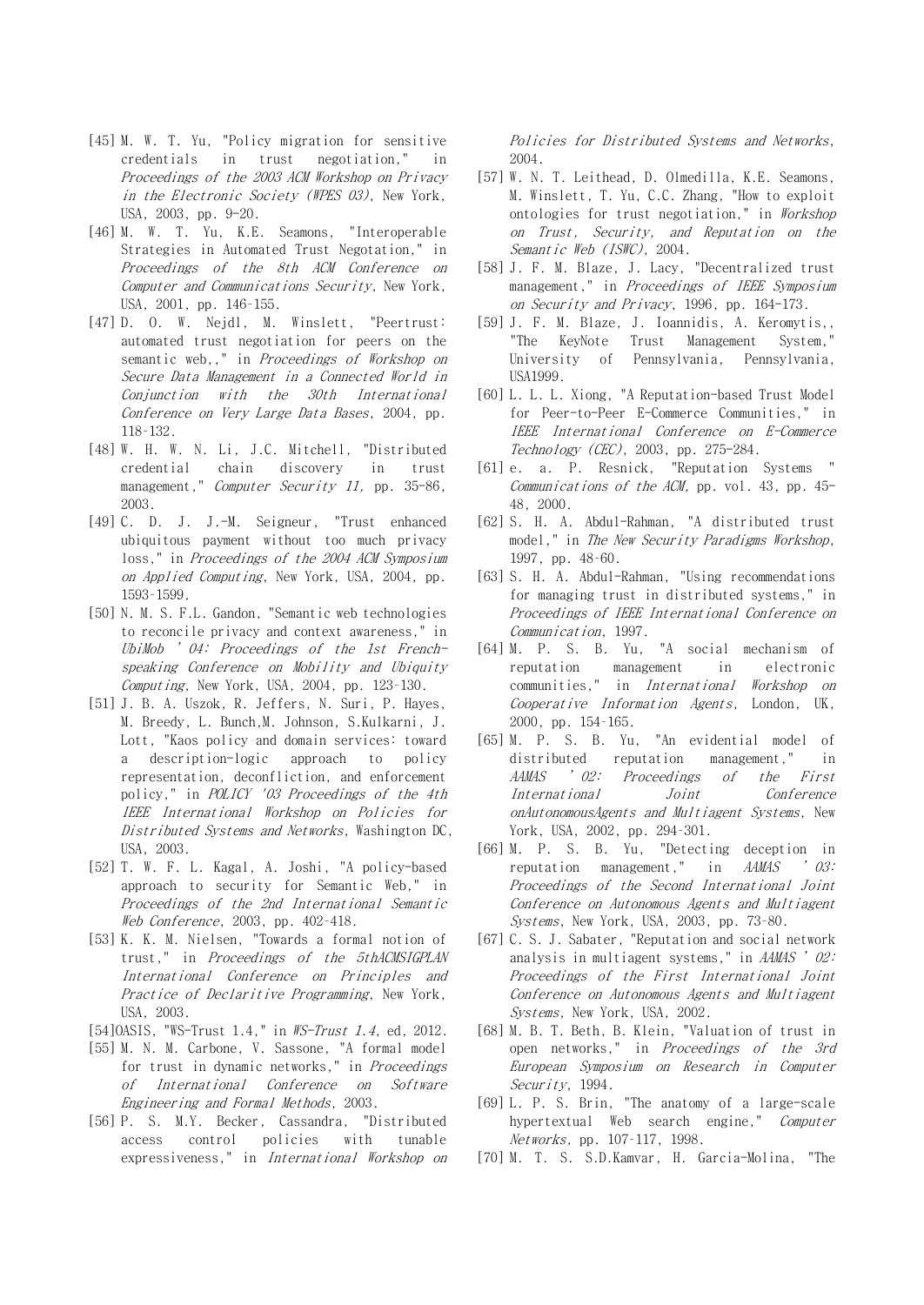eigentrust algorithm for reputation management in P2P networks," in 12th International Conference on World Wide Web, New York, NY, USA, 2003.

- [71] D. C. d. V. E. Damiani, S. Paraboschi, P. Samarati, F. Violante, "A reputation-based approach for choosing reliable resources in peer-to-peer networks," in 9th ACM Conference on Computer and Communications Security, New York, NY, USA, 2002.
- [72] J. H. J. Golbeck, "Accuracy of metrics for inferring trust and reputation," in Proceedings of the 14th International Conference on Knowledge Engineering and Knowledge Management, 2004.
- [73] J. H. J. Golbeck, "Inferring reputation on the semantic web." in *Proceedings of the 13th* InternationalWorldWideWeb Conference, 2004.
- [74] P. A. P. Massa, "Controversial users demand local trust metrics: an experimental study on epinions.com community," in 25th American Association for Artificial Intelligence Conference, 2005.
- [75] W. N. P.-A. Chirita, M. Schlosser, O. Scurtu, "Personalized reputation management in P2P networks," in Proceedings of the Trust, Security and Reputation Workshop Held at the 3rd International Semantic Web Conference, 2004.
- [76] F. B. a. I. R. Chen, "Dynamic Trust Management for the Internet of Things Applications," in International Workshop on Self-Aware Internet of Things, San Jose, USA, 2012.
- [77] I. R. C. F. Bao, "Trust Management for the Internet of Things and Its Application to Service Composition," in IEEE International Symposium on a World of Wireless, Mobile and Multimedia Networks, Francisco, USA, June 2012.
- [78] G. C. D. Chen, D. Sun, J. Li, J. Jia, X. Wang, "TRM-IoT: a trust management model based on fuzzy reputation for Internet of Things," Computer Science and Information Systems, vol. 8, pp. 1207-1228, 2011.
- [79] Nguyen B.Truong, Tai-Won Um, Gyu Myoung Lee, "A Reputation and Knowledge Based Trust Service Platform for Trustworthy Social Internet of Things," in Innovations in Clouds, Internet and Networks (ICIN), Paris, France, March 2016.
- [80] A. Jøsang, "A logic for uncertain probabilities," International Journal of Uncertainty, Fuzziness and Knowledge-Based Systems, vol. 9, pp. 279– 311, June 2001.
- [81] R. I. A. Jøsang, C. Boyd, "A survey of trust and reputation systems for online service provision," Decision Support Systems, 2007.
- [82] I. R. C. F. Bao, J. Guo, "Scalable, Adaptive and Survivable Trust Management for Community of Interest Based Internet of Things Systems," in

11th International Symposium on Autonomous Decentralized System, Mexico City, Mexico, 2013.

[83] J. G. I.R. Chen, "Dynamic Hierarchical Trust Management of Mobile Groups and Its Application to Misbehaving Node Detection," in International Conference on. Advanced Information Networking and Applications, Victoria, Canada, 2014.



Nguyen B.Truong received Master and Bachelor degrees in Computer Engineering from [Pohang](https://sites.google.com/)  [University of Science and](https://sites.google.com/)  [Technology, South Korea](https://sites.google.com/)  [\(POSTECH\)](https://sites.google.com/) and [Hanoi](http://en.hust.edu.vn/home;jsessionid=4E8DD61FE9052332299D80C843ECD26C)  [University of Science and](http://en.hust.edu.vn/home;jsessionid=4E8DD61FE9052332299D80C843ECD26C)  [Technology, Vietnam](http://en.hust.edu.vn/home;jsessionid=4E8DD61FE9052332299D80C843ECD26C)  [\(HUST\)](http://en.hust.edu.vn/home;jsessionid=4E8DD61FE9052332299D80C843ECD26C) in 2008 and 2013, respectively. He is

currently doing PhD at Liverpool John Moores University, United Kingdom. He was a Software Engineer at [DASAN Networks,](http://www.dasannetworks.com/) a leading company on Networking Products and Services in South Korea from 2012 to 2015. His research interest is including, but not limited to, Trust in the Internet of Things, Vehicular Network, Software Defined Networking, Wireless Networks, Sensor Networks, Fog and Cloud Computing. His work also involved in problems of Load Balancing, Channel Utilization and Energy Efficiency Protocols.



#### Upul Jayasinghe,

received the B.Sc. degree in electronics and telecommunication engineering (first-class honours) from University of Moratuwa, Sri Lanka in 2010 and the M.Sc. from Asian Institute of Technology, Thailand in

2013. Mr. Jayasinghe, is the recipient of The A.B. Sharma Memorial Prize in recognition having the best thesis from the fields of Information and Communication Technologies and Telecommunications, Asian Institute of Technology in 2013. Currently He is doing PhD at Liverpool John Moores University United Kingdom. He has worked as a researcher in Centre for Wireless Communication, University of Oulu,